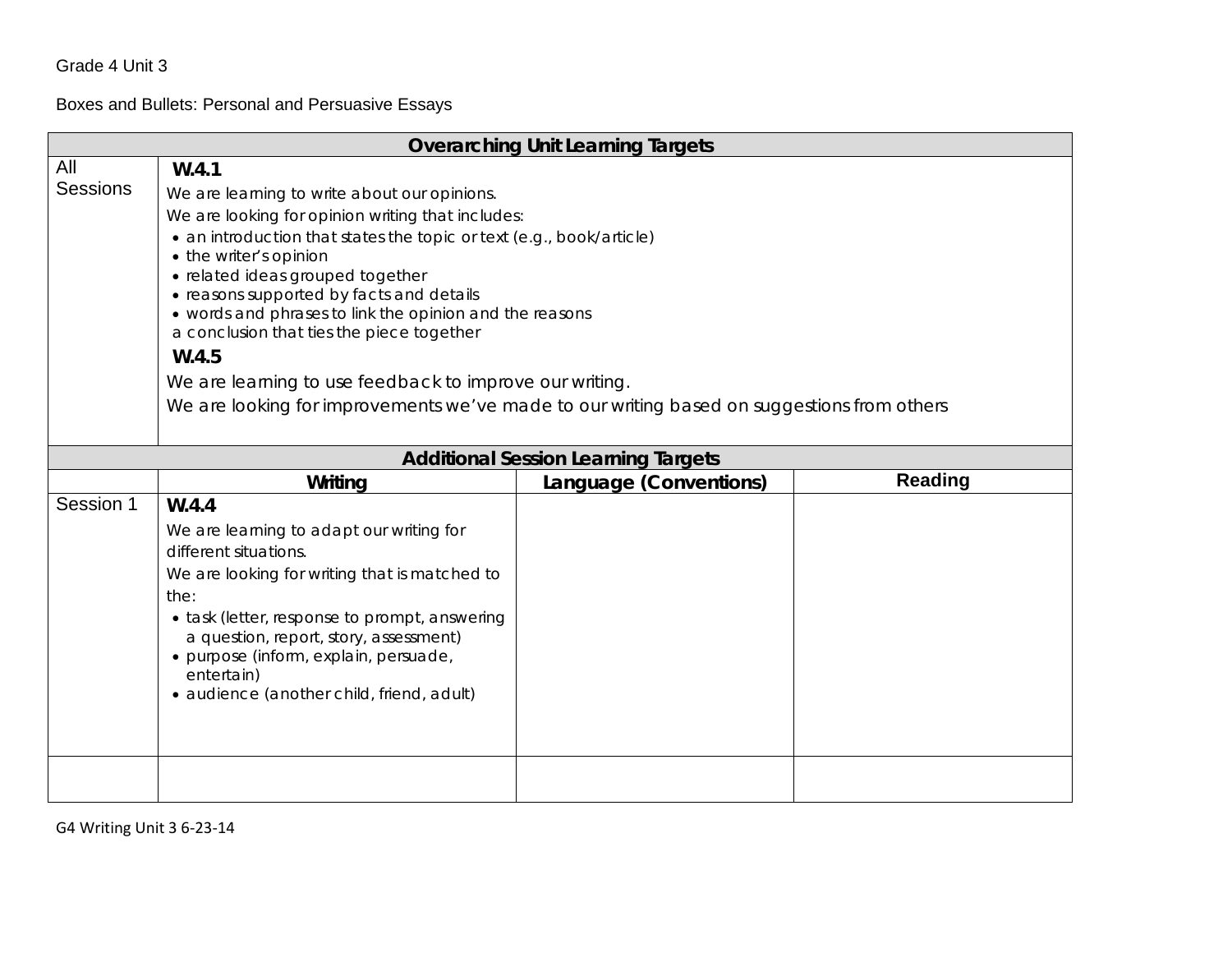# Boxes and Bullets: Personal and Persuasive Essays

| Session 2 | W.4.3<br>We are learning to write narratives about<br>real events (memoir) or imagined events<br>(fictional).<br>We are looking for writing that includes:<br>• Introduction and conclusion<br>• Clear event sequence with transitional<br>words and phrases<br>• Descriptive details including:                                                                                                                                                 |  |
|-----------|--------------------------------------------------------------------------------------------------------------------------------------------------------------------------------------------------------------------------------------------------------------------------------------------------------------------------------------------------------------------------------------------------------------------------------------------------|--|
|           | > Characters' thoughts, words, and<br>actions<br>> Specific nouns, adjectives, action verbs<br>and adverbs<br>>Dialogue<br>> Sensory details                                                                                                                                                                                                                                                                                                     |  |
| Session 8 | W.4.3<br>We are learning to write narratives about<br>real events (memoir) or imagined events<br>(fictional).<br>We are looking for writing that includes:<br>• Introduction and conclusion<br>• Clear event sequence with transitional<br>words and phrases<br>• Descriptive details including:<br>> Characters' thoughts, words, and<br>actions<br>> Specific nouns, adjectives, action verbs<br>and adverbs<br>>Dialogue<br>> Sensory details |  |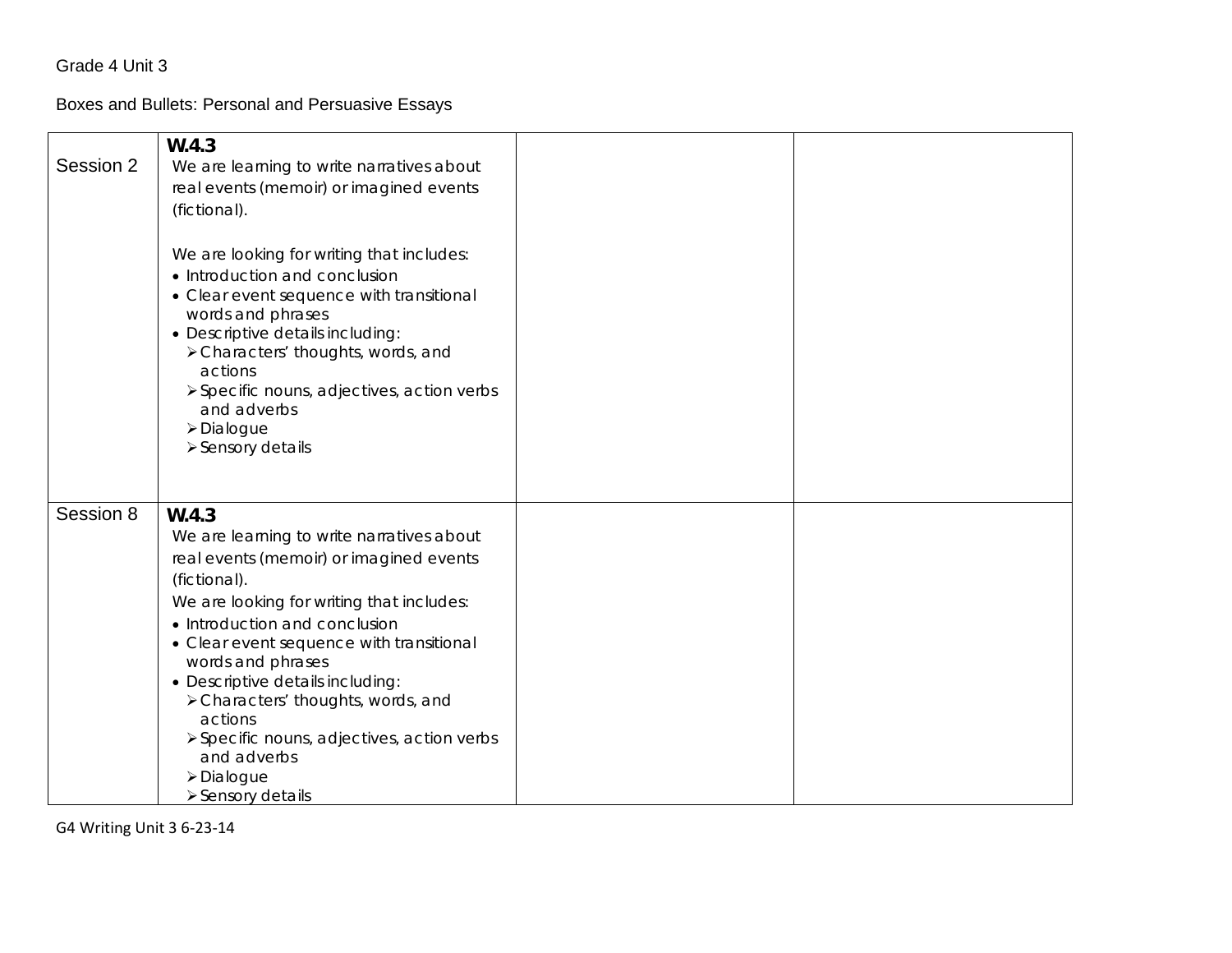Boxes and Bullets: Personal and Persuasive Essays

| Session 9 | W.4.7<br>We are learning to build knowledge about a<br>topic.<br>We are looking for a research process that<br>includes:<br>• asking questions about a topic<br>searching for and gathering information to<br>help answer those questions | L.4.2<br>We are learning to write with<br>conventions.<br>We are looking for writing that<br>has appropriate:<br>capitalization<br>commas<br>quotation marks to show<br>when someone is<br>speaking or when |
|-----------|-------------------------------------------------------------------------------------------------------------------------------------------------------------------------------------------------------------------------------------------|-------------------------------------------------------------------------------------------------------------------------------------------------------------------------------------------------------------|
|           |                                                                                                                                                                                                                                           | quoting from a text<br>spelling (consulting<br>references as needed)<br>L.4.3<br>We are learning how to<br>appropriately use language<br>and appropriate conventions<br>in different situations.            |
|           |                                                                                                                                                                                                                                           | We are looking for:<br>specific words and<br>phrases to present a<br>specific message<br>specific use of<br>punctuation for effect<br>(commas, parentheses,<br>exclamation mark)<br>appropriate language    |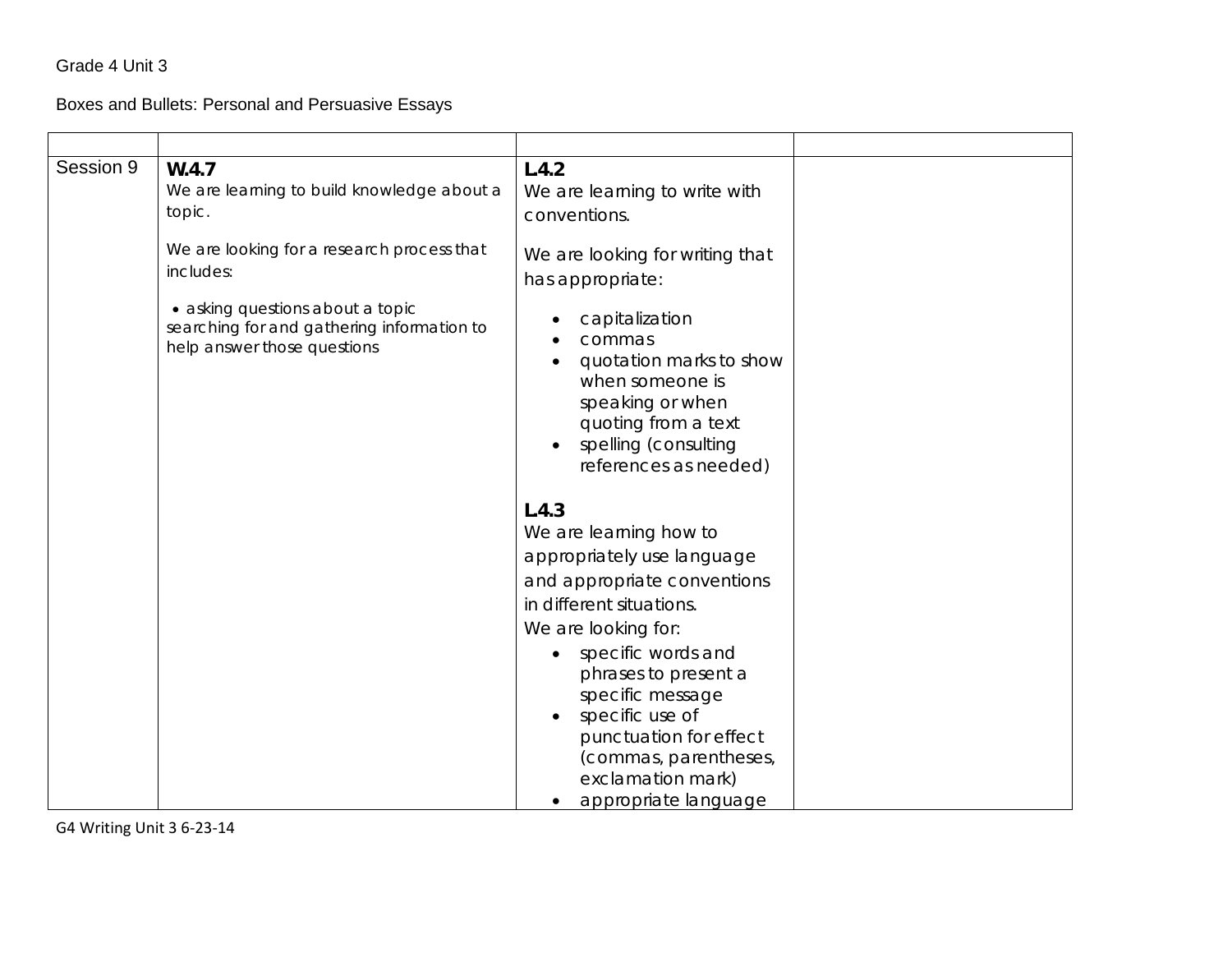# Boxes and Bullets: Personal and Persuasive Essays

|            | and convention use in<br>formal situations (e.g.,<br>school assignments,<br>adult interaction,<br>presentations)<br>appropriate language<br>and convention use in<br>informal situations (e.g.,<br>with family or friends,<br>discussions, texting)                                                                                                                                                                                                                              |
|------------|----------------------------------------------------------------------------------------------------------------------------------------------------------------------------------------------------------------------------------------------------------------------------------------------------------------------------------------------------------------------------------------------------------------------------------------------------------------------------------|
| Session 11 | L.4.3<br>We are learning how to<br>appropriately use language<br>and appropriate conventions<br>in different situations.<br>We are looking for:<br>specific words and<br>phrases to present a<br>specific message<br>specific use of<br>punctuation for effect<br>(commas, parentheses,<br>exclamation mark)<br>appropriate language<br>and convention use in<br>formal situations (e.g.,<br>school assignments,<br>adult interaction,<br>presentations)<br>appropriate language |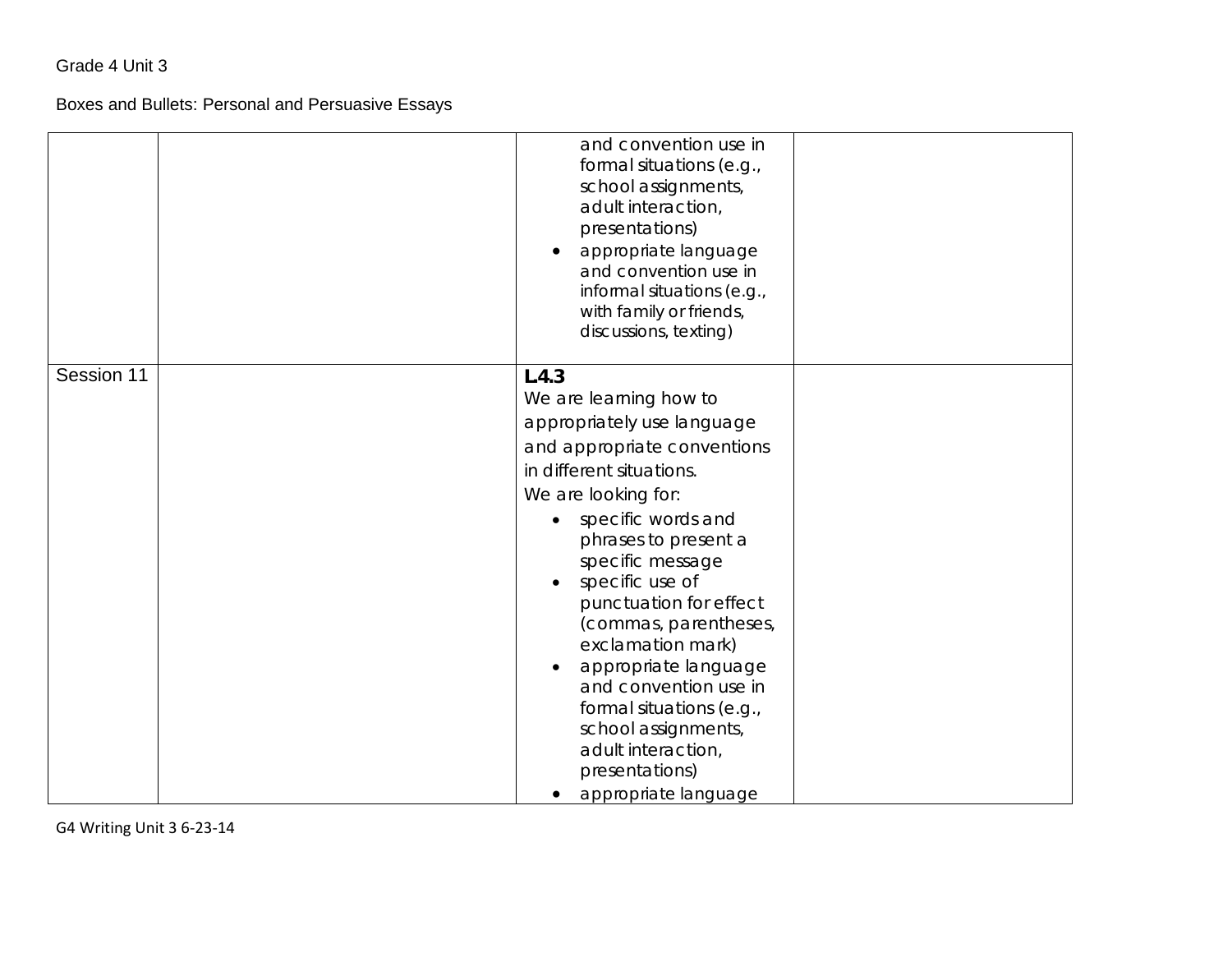Boxes and Bullets: Personal and Persuasive Essays

|            |                                                                                                                                                                                                                                                                                                                                                                                                                                                                                                                                    | and convention use in<br>informal situations (e.g.,<br>with family or friends,<br>discussions, texting) |  |
|------------|------------------------------------------------------------------------------------------------------------------------------------------------------------------------------------------------------------------------------------------------------------------------------------------------------------------------------------------------------------------------------------------------------------------------------------------------------------------------------------------------------------------------------------|---------------------------------------------------------------------------------------------------------|--|
| Session 12 | W.4.2<br>We are learning to write<br>informative/explanatory pieces.                                                                                                                                                                                                                                                                                                                                                                                                                                                               |                                                                                                         |  |
|            | We are looking for informative/explanatory<br>writing that includes:                                                                                                                                                                                                                                                                                                                                                                                                                                                               |                                                                                                         |  |
|            | • an introduction that states the topic<br>· a topic developed with facts, definitions,<br>specific details, quotations and other<br>information<br>· related ideas grouped together in<br>paragraphs or sections<br>• words and phrases that link ideas within<br>categories (e.g., another, for example,<br>also, because)<br>· formatting (e.g., headings), illustrations<br>and multimedia to enhance the reader's<br>understanding<br>• vocabulary that is specific to the topic<br>a conclusion that ties the piece together |                                                                                                         |  |
| Session 14 |                                                                                                                                                                                                                                                                                                                                                                                                                                                                                                                                    | L.4.2<br>We are learning to write with                                                                  |  |
|            |                                                                                                                                                                                                                                                                                                                                                                                                                                                                                                                                    | conventions.                                                                                            |  |
|            |                                                                                                                                                                                                                                                                                                                                                                                                                                                                                                                                    | We are looking for writing that                                                                         |  |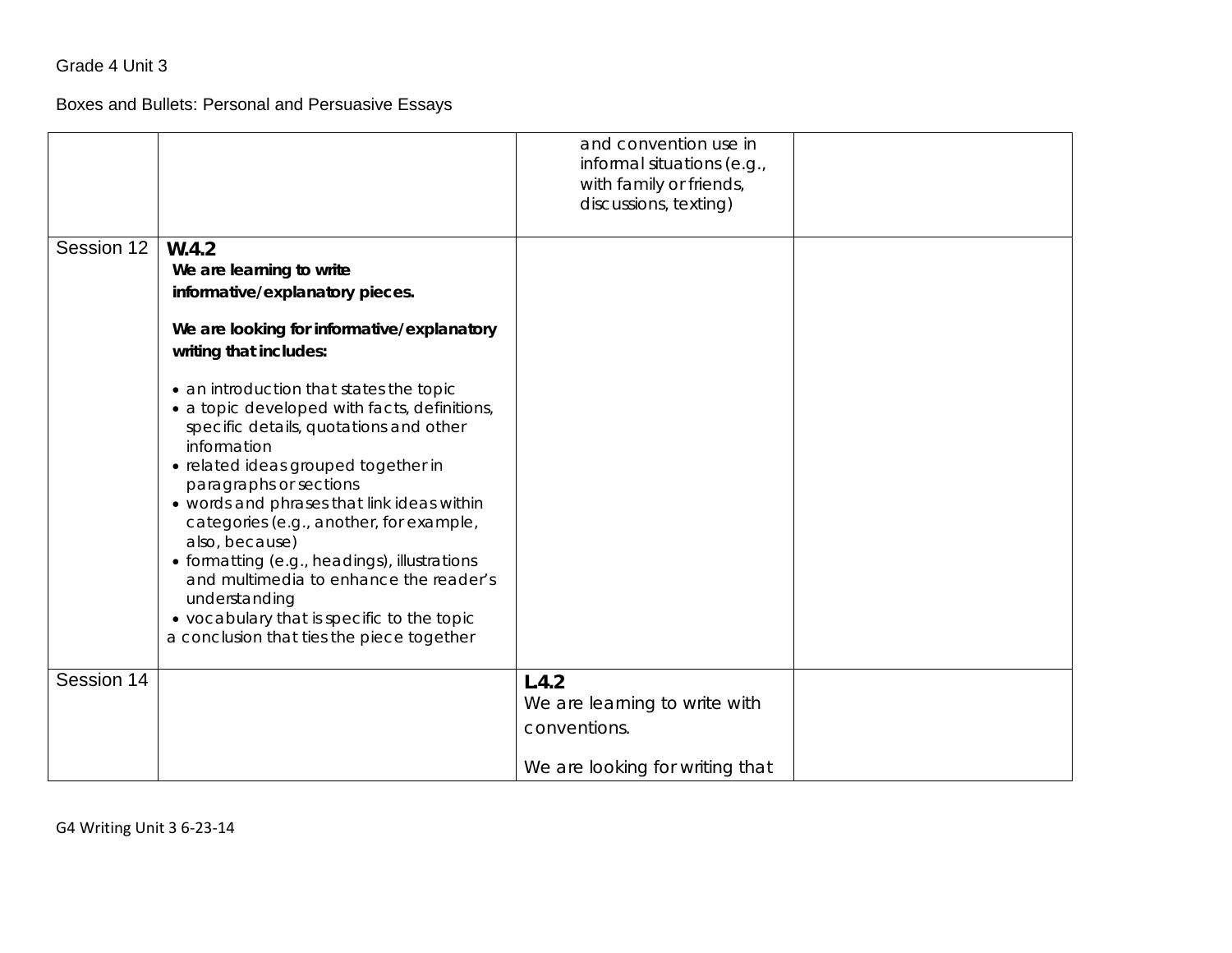Boxes and Bullets: Personal and Persuasive Essays

| has appropriate:            |
|-----------------------------|
|                             |
| capitalization              |
| commas                      |
| quotation marks to show     |
| when someone is             |
| speaking or when            |
| quoting from a text         |
| spelling (consulting        |
| references as needed)       |
| L.4.3                       |
| We are learning how to      |
| appropriately use language  |
| and appropriate conventions |
| in different situations.    |
| We are looking for:         |
| specific words and          |
| phrases to present a        |
| specific message            |
| specific use of             |
| punctuation for effect      |
| (commas, parentheses,       |
| exclamation mark)           |
| appropriate language        |
| and convention use in       |
| formal situations (e.g.,    |
| school assignments,         |
| adult interaction,          |
| presentations)              |
| appropriate language        |
| and convention use in       |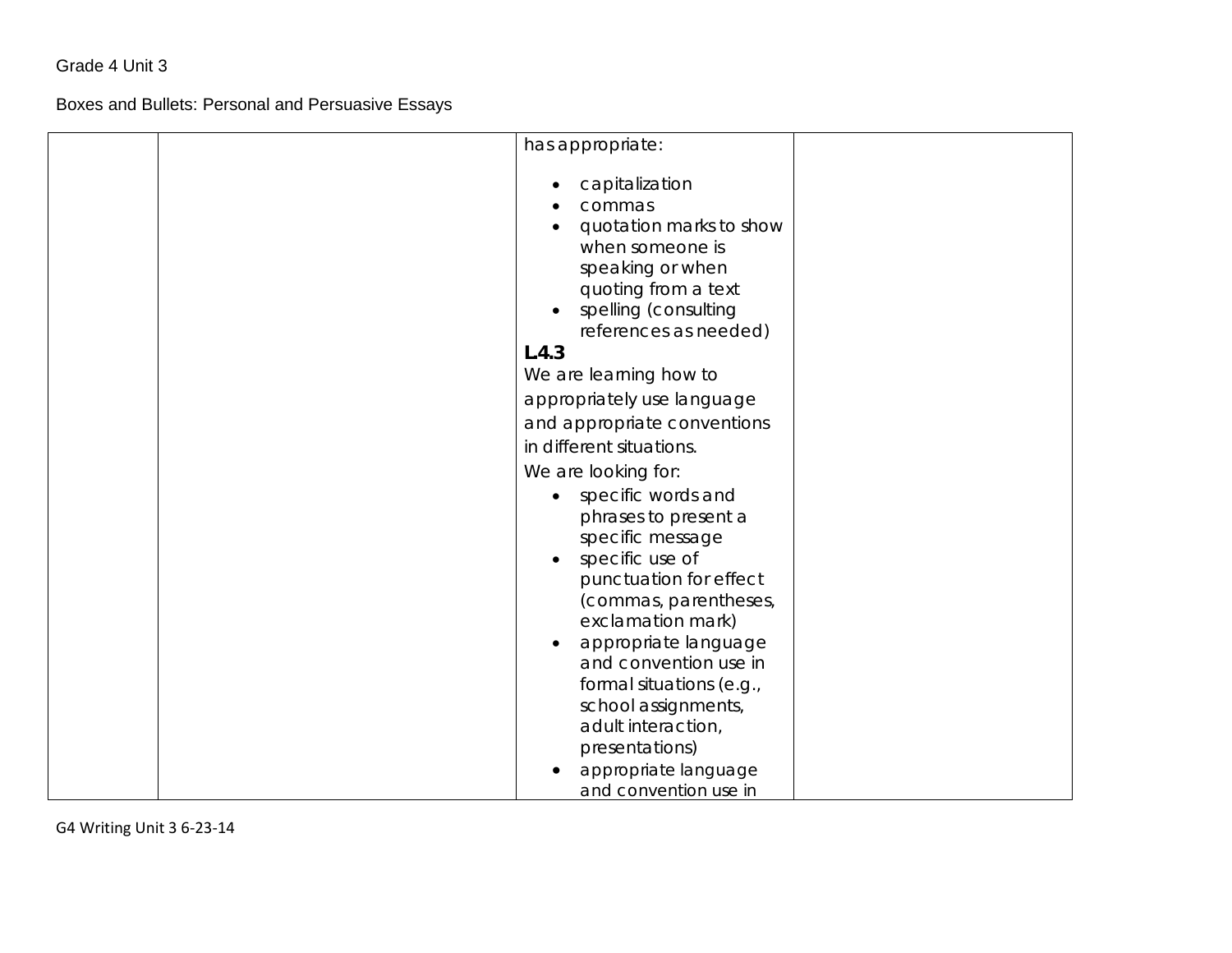Boxes and Bullets: Personal and Persuasive Essays

| informal situations (e.g.,               |  |
|------------------------------------------|--|
| with family or friends,                  |  |
| discussions, texting)                    |  |
| L.4.5                                    |  |
| We are learning that the                 |  |
| meaning of some words and                |  |
| phrases (figurative meaning) is          |  |
| different than the literal               |  |
| meaning.                                 |  |
|                                          |  |
| When reading or listening, we            |  |
| are looking for the:                     |  |
|                                          |  |
| meanings of similes and                  |  |
| metaphors                                |  |
| meanings of common                       |  |
|                                          |  |
| sayings (idioms, adages,                 |  |
| proverbs)                                |  |
| meanings of words by                     |  |
| comparing them to                        |  |
| words that are similar                   |  |
|                                          |  |
|                                          |  |
|                                          |  |
| (synonyms) and/or<br>opposite (antonyms) |  |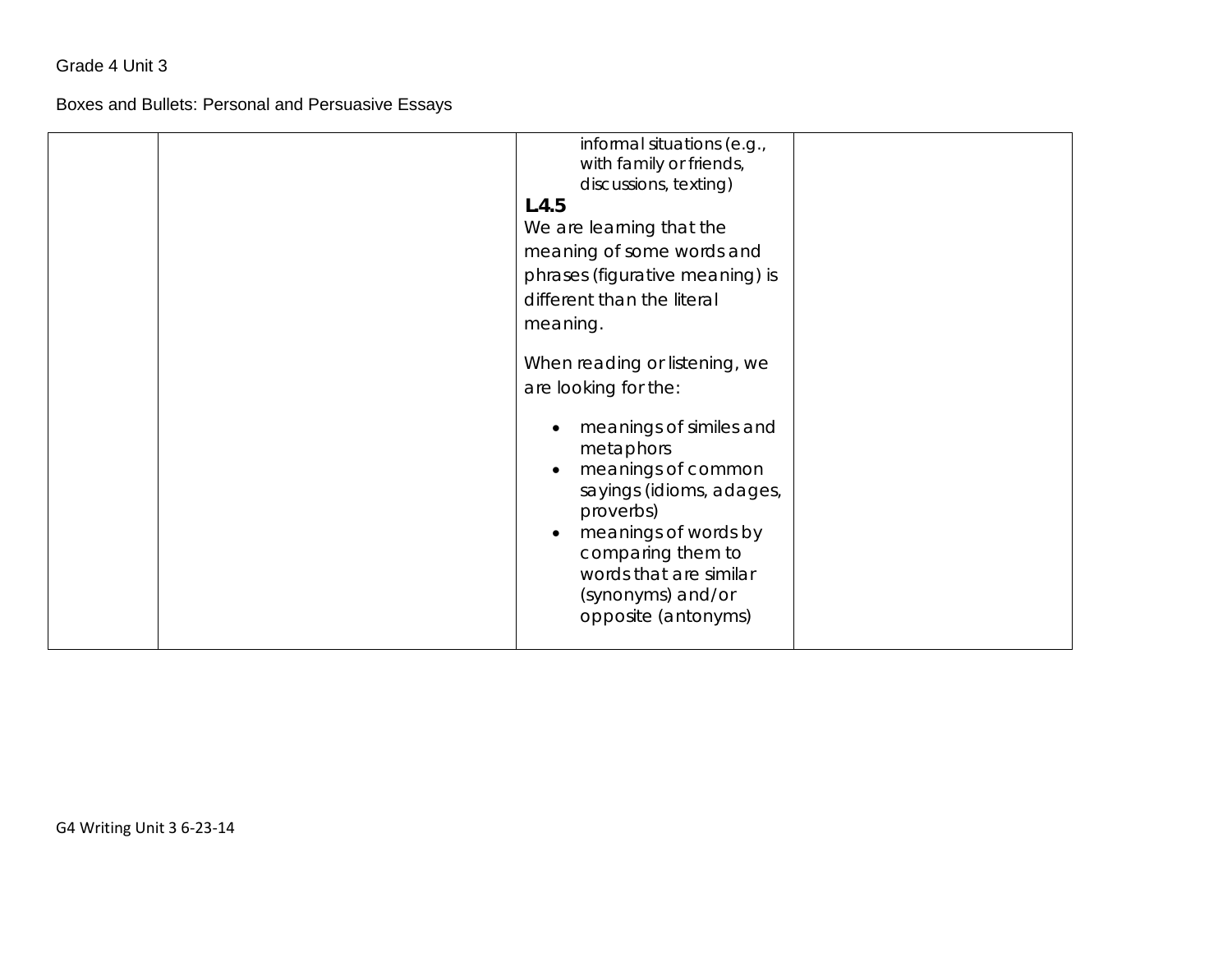Boxes and Bullets: Personal and Persuasive Essays

| Session 15 | L.4.2<br>We are learning to write with<br>conventions.                                                                                                             |
|------------|--------------------------------------------------------------------------------------------------------------------------------------------------------------------|
|            | We are looking for writing that<br>has appropriate:                                                                                                                |
|            | capitalization<br>commas<br>quotation marks to show<br>when someone is<br>speaking or when<br>quoting from a text<br>spelling (consulting<br>references as needed) |
|            | L.4.3                                                                                                                                                              |
|            | We are learning how to                                                                                                                                             |
|            | appropriately use language                                                                                                                                         |
|            | and appropriate conventions                                                                                                                                        |
|            | in different situations.                                                                                                                                           |
|            | We are looking for:                                                                                                                                                |
|            | specific words and<br>phrases to present a<br>specific message<br>specific use of<br>$\bullet$<br>punctuation for effect<br>(commas, parentheses,                  |
|            | exclamation mark)<br>appropriate language and                                                                                                                      |
|            |                                                                                                                                                                    |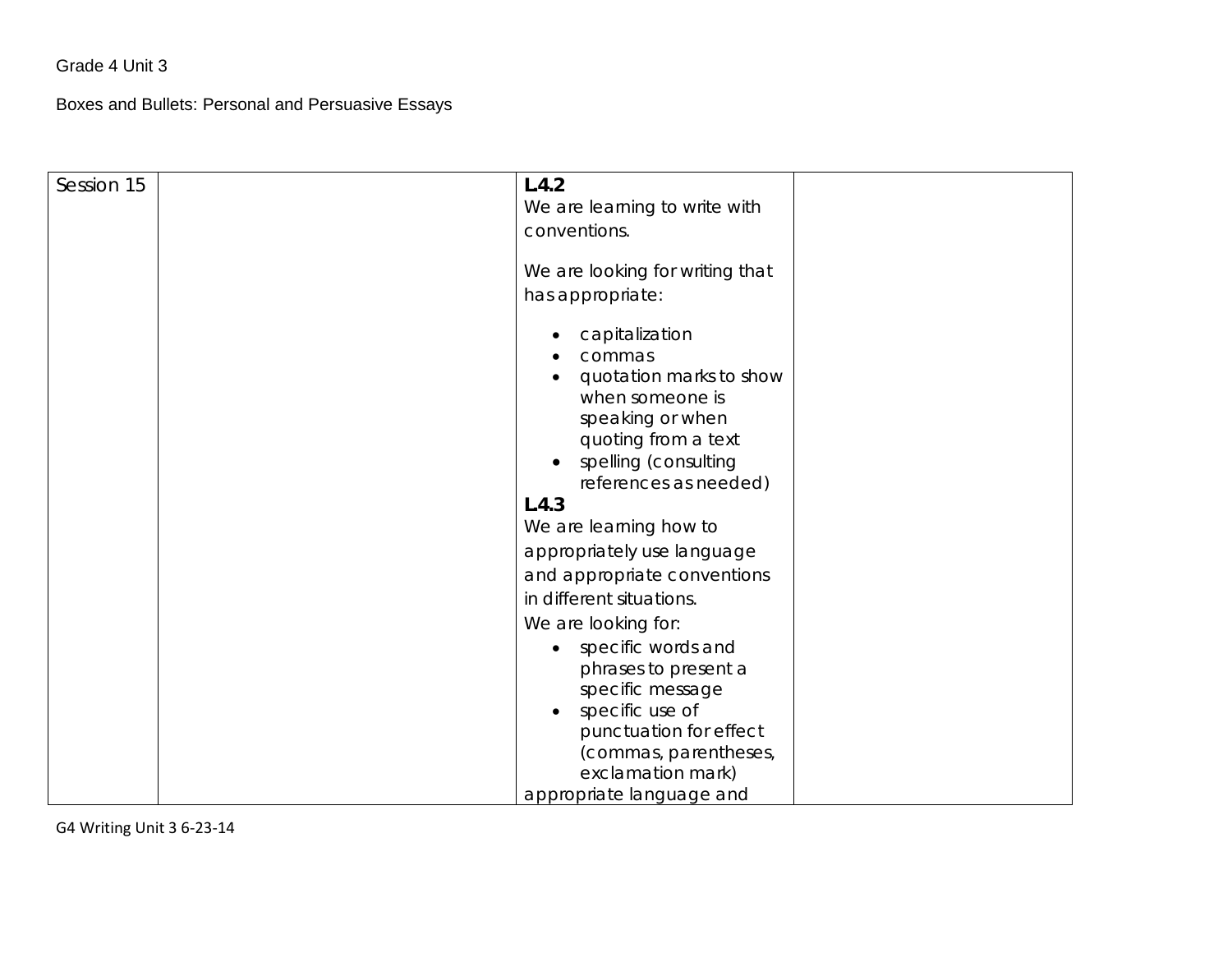# Boxes and Bullets: Personal and Persuasive Essays

|            |                                                                                                                                                                        | convention use in formal<br>situations (e.g., school                                                                                                                                                                                                                                                                                                                                                                                                                                                                                                                                                                                                                                                                 |  |
|------------|------------------------------------------------------------------------------------------------------------------------------------------------------------------------|----------------------------------------------------------------------------------------------------------------------------------------------------------------------------------------------------------------------------------------------------------------------------------------------------------------------------------------------------------------------------------------------------------------------------------------------------------------------------------------------------------------------------------------------------------------------------------------------------------------------------------------------------------------------------------------------------------------------|--|
| Session 16 | W.4.5<br>We are learning to use feedback to<br>improve our writing.<br>We are looking for improvements<br>we've made to our writing based on<br>suggestions from other | L.4.3<br>We are learning how to<br>appropriately use language<br>and appropriate conventions<br>in different situations.<br>We are looking for:<br>specific words and<br>phrases to present a<br>specific message<br>specific use of<br>punctuation for effect<br>(commas, parentheses,<br>exclamation mark)<br>appropriate language<br>and convention use in<br>formal situations (e.g.,<br>school assignments,<br>adult interaction,<br>presentations)<br>appropriate language and<br>convention use in informal<br>situations (e.g., with family or<br>friends, discussions, texting)<br>L.4.4<br>We are learning how to<br>appropriately use language<br>and appropriate conventions<br>in different situations. |  |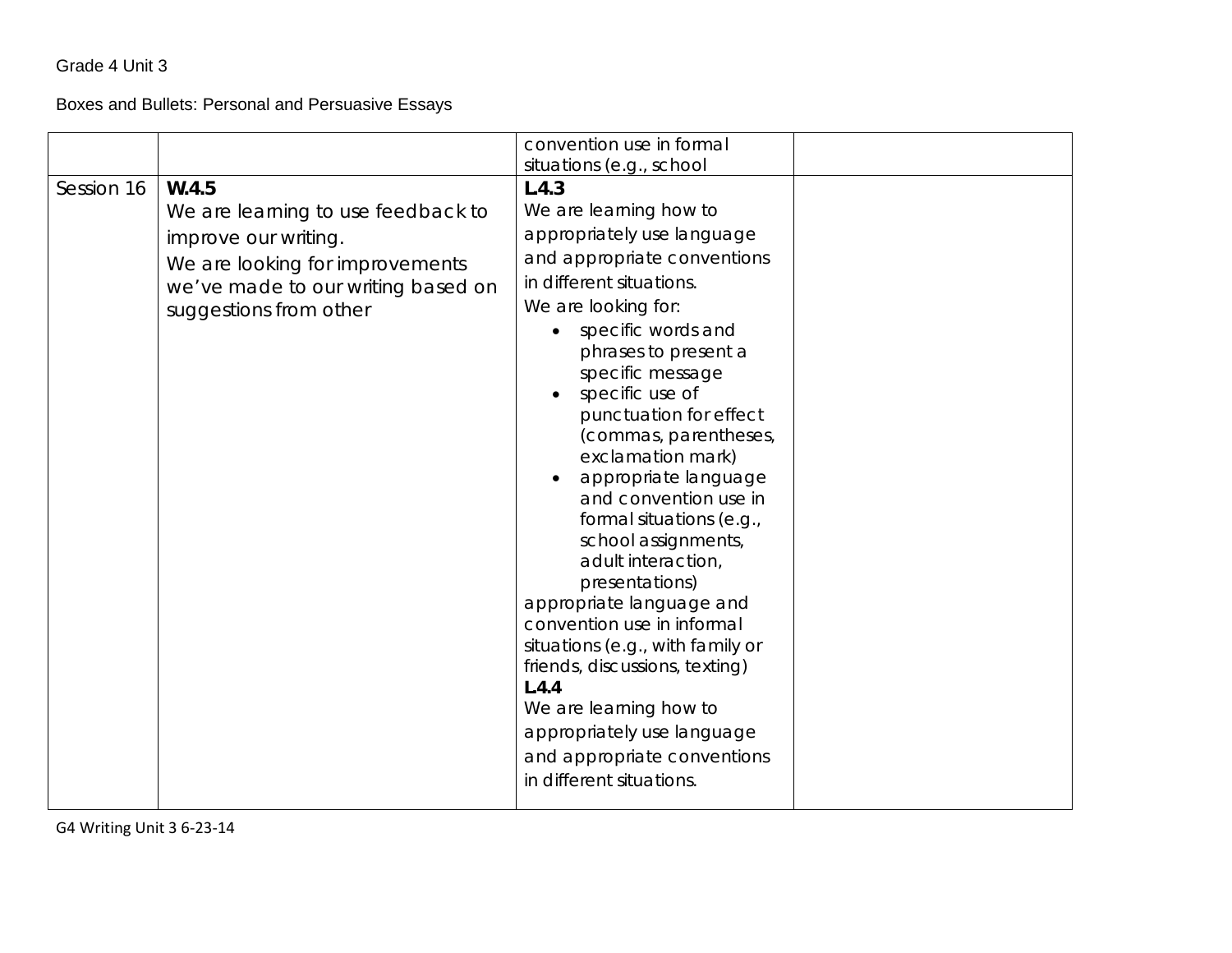Boxes and Bullets: Personal and Persuasive Essays

|            | We are looking for:<br>specific words and<br>phrases to present a<br>specific message<br>specific use of<br>$\bullet$<br>punctuation for effect<br>(commas, parentheses,<br>exclamation mark)<br>appropriate language<br>and convention use in<br>formal situations (e.g.,<br>school assignments,<br>adult interaction, |
|------------|-------------------------------------------------------------------------------------------------------------------------------------------------------------------------------------------------------------------------------------------------------------------------------------------------------------------------|
|            | presentations)<br>appropriate language<br>and convention use in<br>informal situations (e.g.,<br>with family or friends,<br>discussions, texting)                                                                                                                                                                       |
| Session 18 | L.4.6<br>We are learning to develop<br>and use vocabulary.<br>We are looking for:<br>words or phrases that<br>$\bullet$<br>are specific to a topic or<br>content area<br>specific words that<br>replace common words<br>(e.g., expressed vs. said,                                                                      |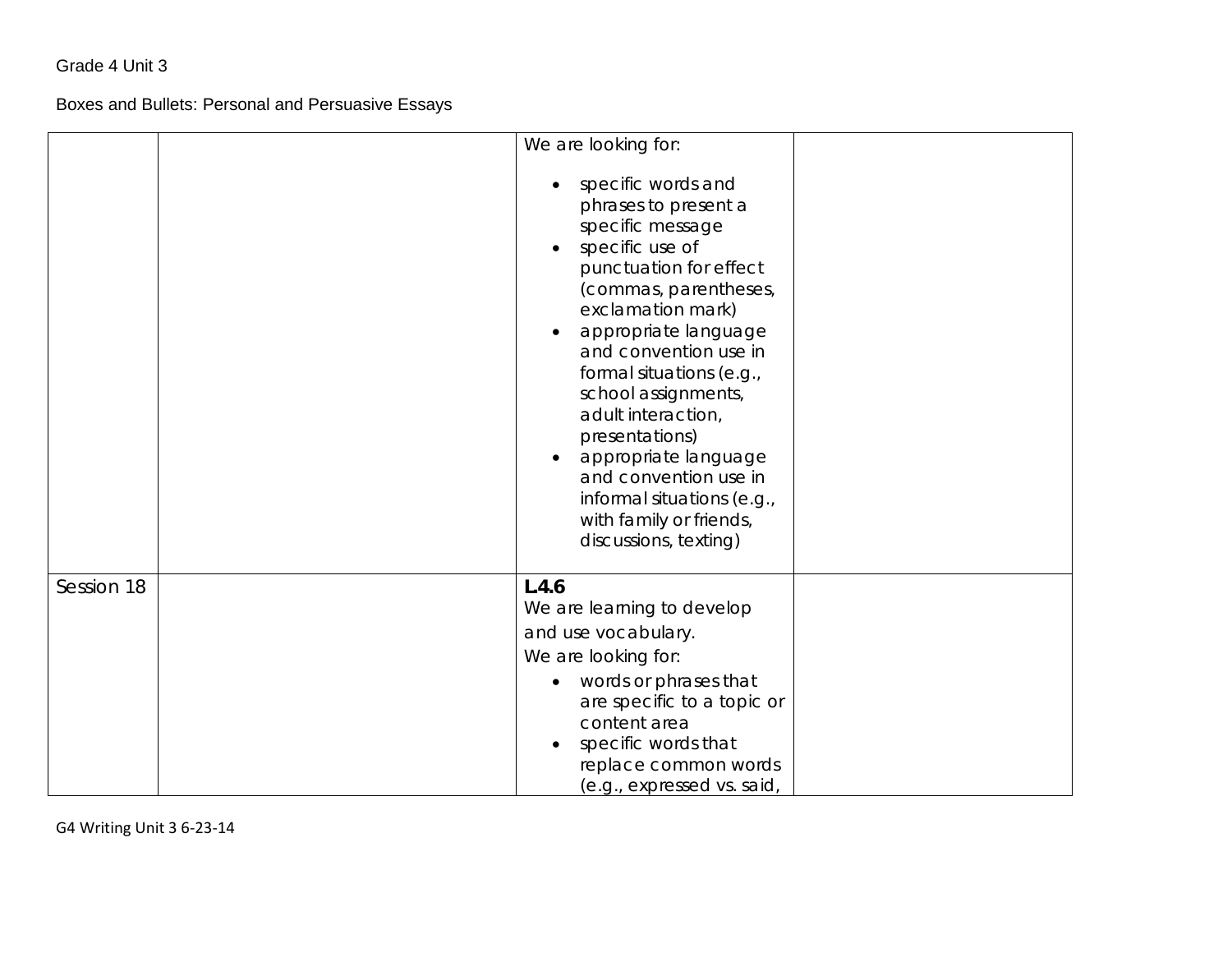# Boxes and Bullets: Personal and Persuasive Essays

|            |                                                                                                                                                                                                                                                                                                                                                                      | lumbered vs. walked)                                                                                                                                                                                                                                                                                                                                                                                                                                                                 |  |
|------------|----------------------------------------------------------------------------------------------------------------------------------------------------------------------------------------------------------------------------------------------------------------------------------------------------------------------------------------------------------------------|--------------------------------------------------------------------------------------------------------------------------------------------------------------------------------------------------------------------------------------------------------------------------------------------------------------------------------------------------------------------------------------------------------------------------------------------------------------------------------------|--|
| Session 20 | W.4.6<br>We are learning to use technology to write<br>and to communicate with others.<br>We are looking for the:<br>· ability to type a minimum of one page in<br>a single sitting<br>• use of technology (including the Internet)<br>to produce and publish writing<br>use of technology to interact and<br>collaborate with others (email, blogs, multi-<br>media | L.4.2<br>We are learning to write with<br>conventions.<br>We are looking for writing that<br>has appropriate:<br>capitalization<br>commas<br>quotation marks to show<br>when someone is<br>speaking or when<br>quoting from a text<br>spelling (consulting<br>references as needed)<br>L.4.3<br>We are learning how to<br>appropriately use language<br>and appropriate conventions<br>in different situations.<br>We are looking for:<br>specific words and<br>phrases to present a |  |
|            |                                                                                                                                                                                                                                                                                                                                                                      | specific message<br>specific use of<br>punctuation for effect<br>(commas, parentheses,<br>exclamation mark)<br>appropriate language                                                                                                                                                                                                                                                                                                                                                  |  |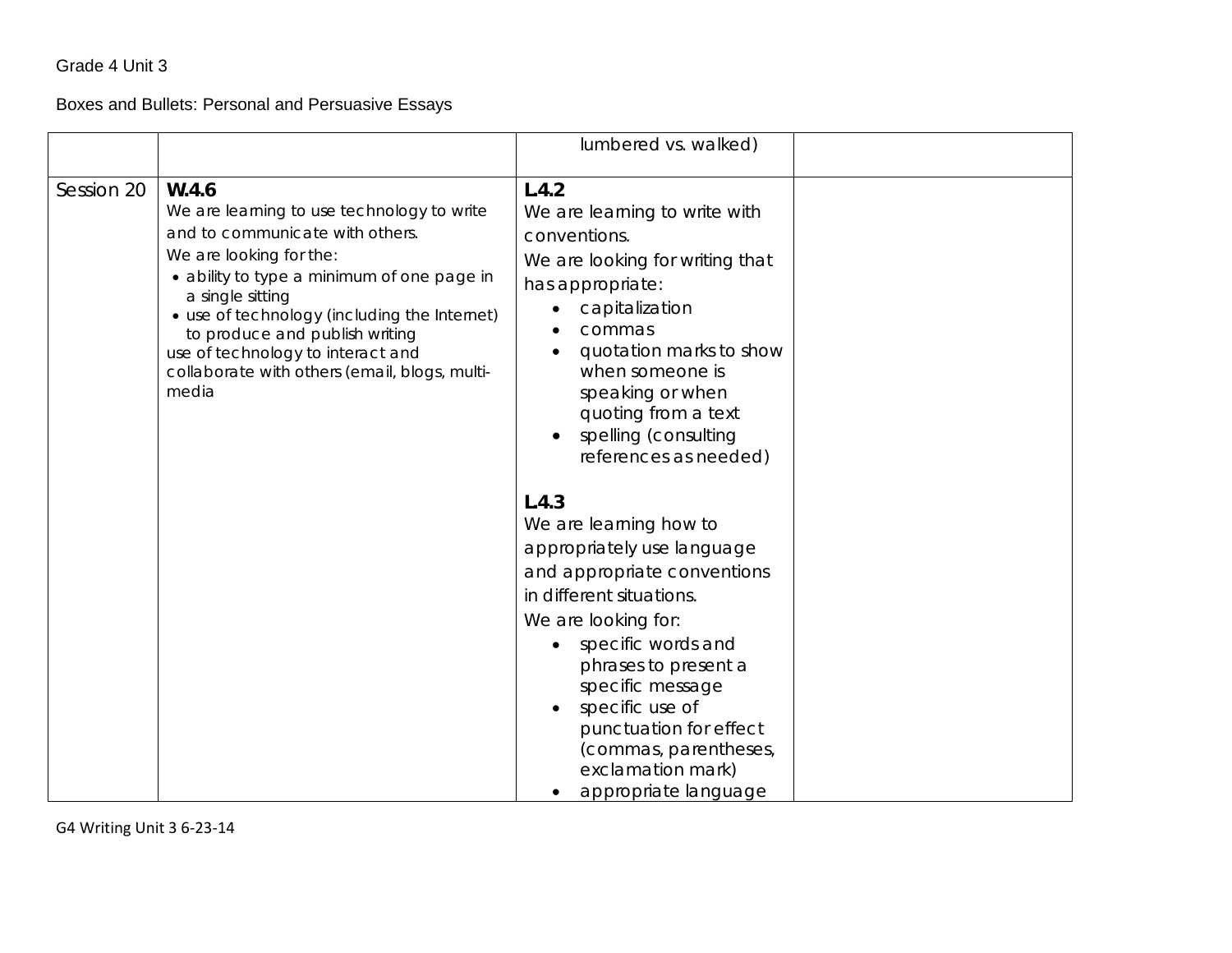# Boxes and Bullets: Personal and Persuasive Essays

|  | and convention use in<br>formal situations (e.g.,<br>school assignments,<br>adult interaction,<br>presentations)<br>appropriate language and<br>convention use in informal<br>situations (e.g., with family or<br>friends, discussions, texting) |  |
|--|--------------------------------------------------------------------------------------------------------------------------------------------------------------------------------------------------------------------------------------------------|--|
|--|--------------------------------------------------------------------------------------------------------------------------------------------------------------------------------------------------------------------------------------------------|--|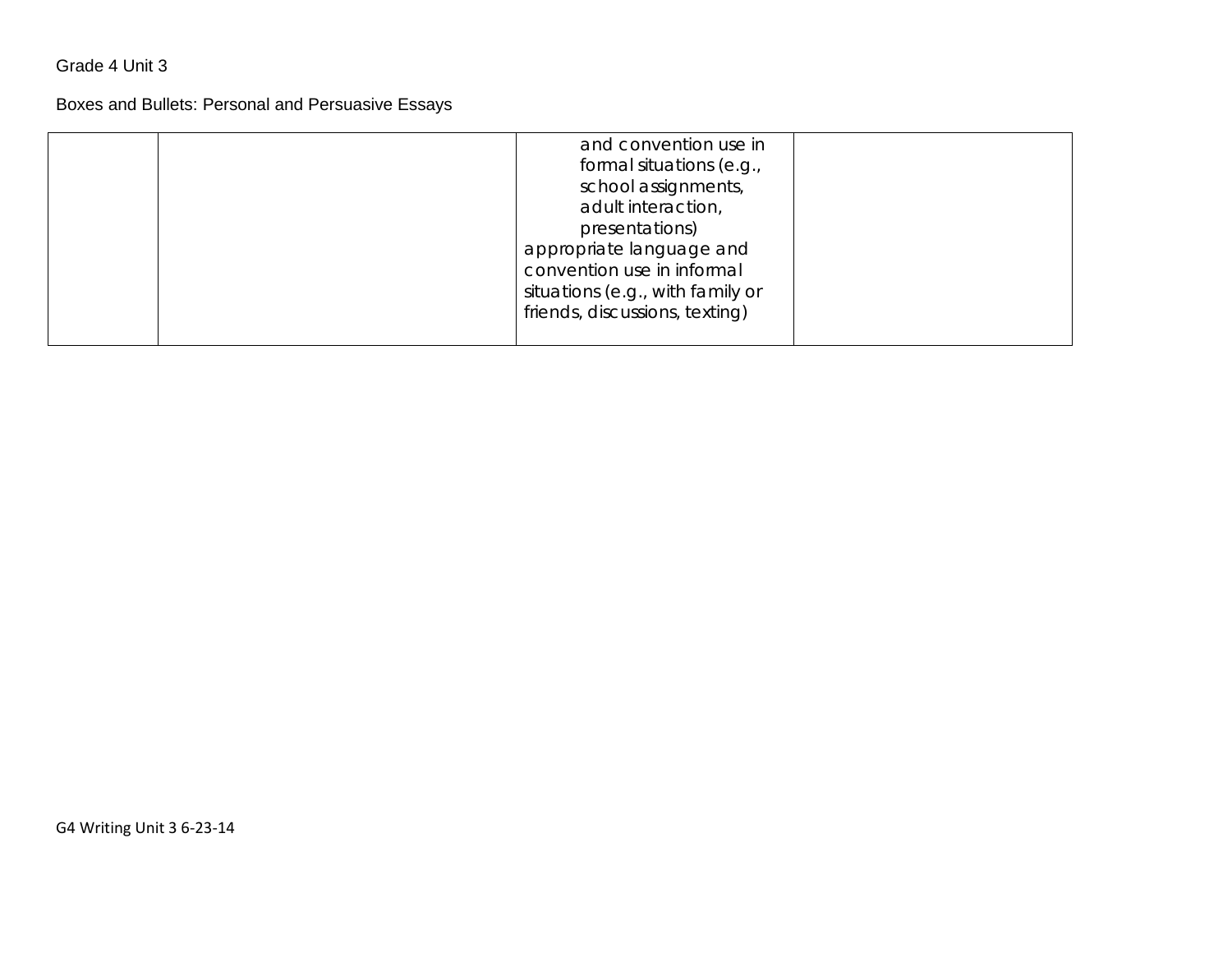If Then…Historical Fiction:Tackling Complex Texts

| <b>Overarching Unit Learning Targets</b> |                                                                                                                                                                                                                                                                                                                                                              |  |
|------------------------------------------|--------------------------------------------------------------------------------------------------------------------------------------------------------------------------------------------------------------------------------------------------------------------------------------------------------------------------------------------------------------|--|
| All                                      | W.4.3                                                                                                                                                                                                                                                                                                                                                        |  |
| <b>Sessions</b>                          | We are learning to write narratives about real events (memoir) or imagined events (fictional).                                                                                                                                                                                                                                                               |  |
|                                          | We are looking for writing that includes:                                                                                                                                                                                                                                                                                                                    |  |
|                                          | • Introduction and conclusion<br>• Clear event sequence with transitional words and phrases<br>• Descriptive details including:<br>> Characters' thoughts, words, and actions<br>≻ Specific nouns, adjectives, action verbs and adverbs<br>>Dialogue<br>$\triangleright$ Sensory details<br>W.4.5<br>We are learning to use feedback to improve our writing. |  |
|                                          | We are looking for improvements we've made to our writing based on suggestions from others                                                                                                                                                                                                                                                                   |  |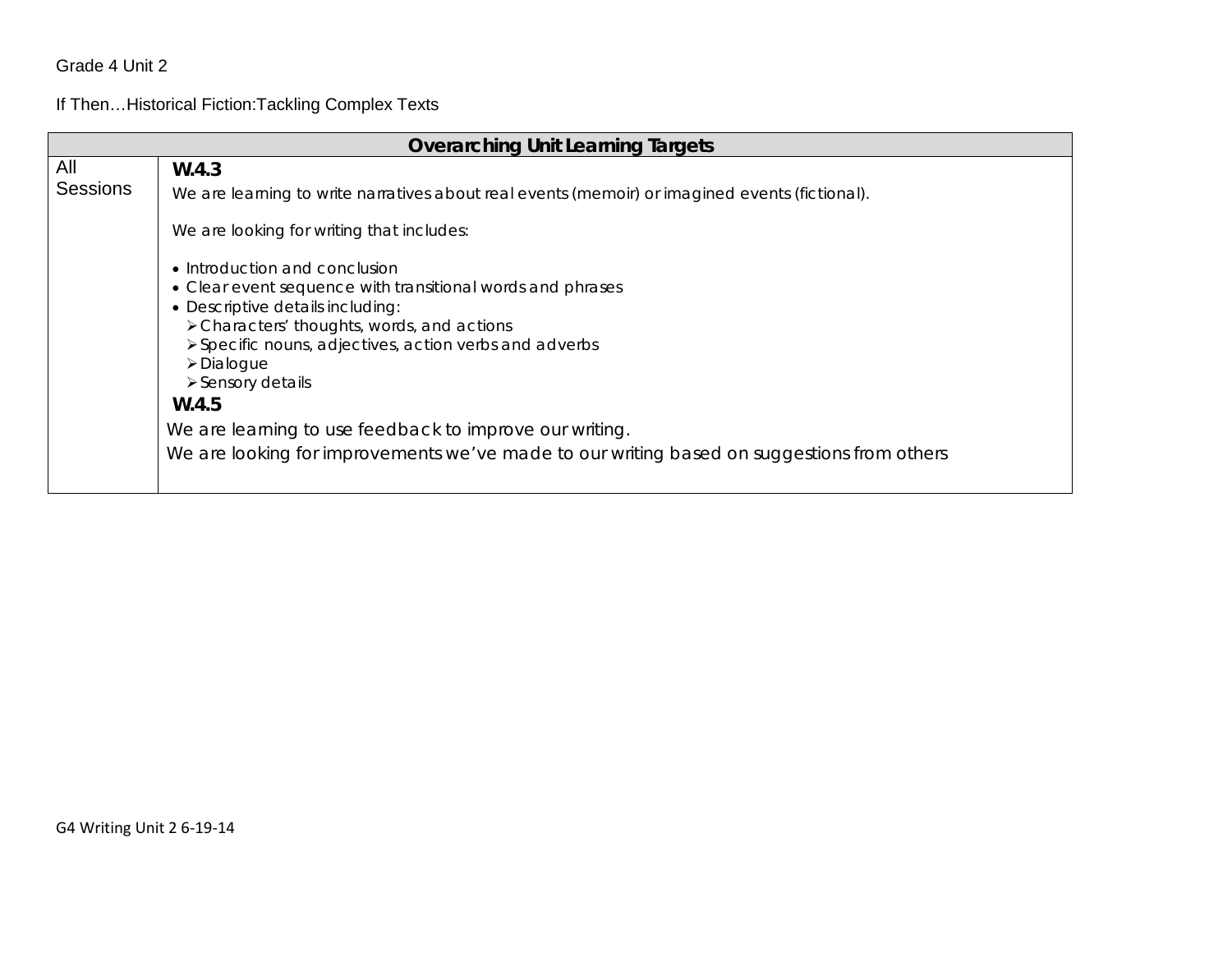The Arc of Story: Writing Realistic Fiction

| <b>Overarching Unit Learning Targets</b> |                                                                                                                                          |                                            |                                  |  |  |
|------------------------------------------|------------------------------------------------------------------------------------------------------------------------------------------|--------------------------------------------|----------------------------------|--|--|
| All                                      | W.4.3                                                                                                                                    |                                            |                                  |  |  |
| <b>Sessions</b>                          | We are learning to write narratives about real events (memoir) or imagined events (fictional).                                           |                                            |                                  |  |  |
|                                          | We are looking for writing that includes:                                                                                                |                                            |                                  |  |  |
|                                          | • Introduction and conclusion                                                                                                            |                                            |                                  |  |  |
|                                          | • Clear event sequence with transitional words and phrases                                                                               |                                            |                                  |  |  |
|                                          | • Descriptive details including:                                                                                                         |                                            |                                  |  |  |
|                                          | > Characters' thoughts, words, and actions                                                                                               |                                            |                                  |  |  |
|                                          | > Specific nouns, adjectives, action verbs and adverbs                                                                                   |                                            |                                  |  |  |
|                                          | >Dialogue<br>> Sensory details                                                                                                           |                                            |                                  |  |  |
|                                          |                                                                                                                                          |                                            |                                  |  |  |
|                                          | W.4.4                                                                                                                                    |                                            |                                  |  |  |
|                                          | We are learning to adapt our writing for different situations.                                                                           |                                            |                                  |  |  |
|                                          | We are looking for writing that is matched to the:                                                                                       |                                            |                                  |  |  |
|                                          |                                                                                                                                          |                                            |                                  |  |  |
|                                          | • task (letter, response to prompt, answering a question, report, story, assessment)<br>· purpose (inform, explain, persuade, entertain) |                                            |                                  |  |  |
|                                          | · audience (another child, friend, adult)                                                                                                |                                            |                                  |  |  |
|                                          |                                                                                                                                          |                                            |                                  |  |  |
|                                          | W.4.5                                                                                                                                    |                                            |                                  |  |  |
|                                          | We are learning to use feedback to improve our writing.                                                                                  |                                            |                                  |  |  |
|                                          | We are looking for improvements we've made to our writing based on suggestions from others                                               |                                            |                                  |  |  |
|                                          |                                                                                                                                          |                                            |                                  |  |  |
|                                          |                                                                                                                                          | <b>Additional Session Learning Targets</b> |                                  |  |  |
|                                          | <b>Reading</b><br>Writing<br>Language (Conventions)                                                                                      |                                            |                                  |  |  |
| Session 3                                |                                                                                                                                          | L.4.3                                      | <b>RL.4.3</b>                    |  |  |
|                                          |                                                                                                                                          | We are learning how to                     | We are learning to describe in   |  |  |
|                                          |                                                                                                                                          | appropriately use language                 | depth the events, characters     |  |  |
|                                          |                                                                                                                                          | and appropriate conventions                | and setting in a story or drama. |  |  |
|                                          |                                                                                                                                          | in different situations.                   |                                  |  |  |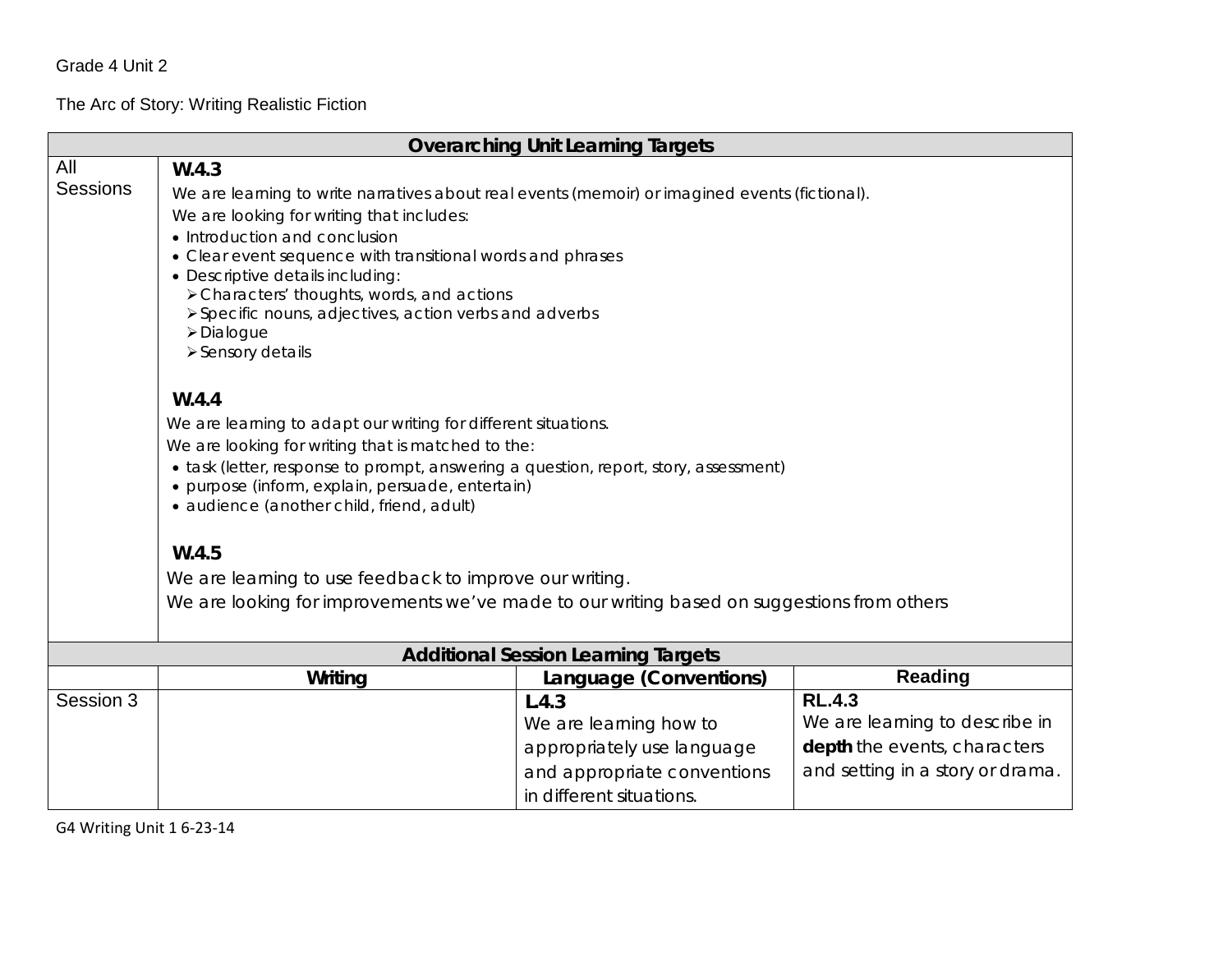#### The Arc of Story: Writing Realistic Fiction

|           | We are looking for:<br>specific words and<br>phrases to present a<br>specific message<br>specific use of<br>punctuation for effect<br>(commas, parentheses,<br>exclamation mark)<br>appropriate language<br>and convention use in<br>formal situations (e.g.,<br>school assignments,<br>adult interaction,<br>presentations)<br>appropriate language<br>and convention use in<br>informal situations (e.g., | We are looking multiple<br>examples or details from the<br>text that fully describe:<br>Important events<br>Characters (thoughts,<br>words, and actions)<br>Setting |
|-----------|-------------------------------------------------------------------------------------------------------------------------------------------------------------------------------------------------------------------------------------------------------------------------------------------------------------------------------------------------------------------------------------------------------------|---------------------------------------------------------------------------------------------------------------------------------------------------------------------|
| Session 6 | discussions, texting)<br>L.4.3<br>We are learning how to<br>appropriately use language<br>and appropriate conventions<br>in different situations.<br>We are looking for:<br>specific words and<br>phrases to present a<br>specific message<br>specific use of<br>punctuation for effect                                                                                                                     |                                                                                                                                                                     |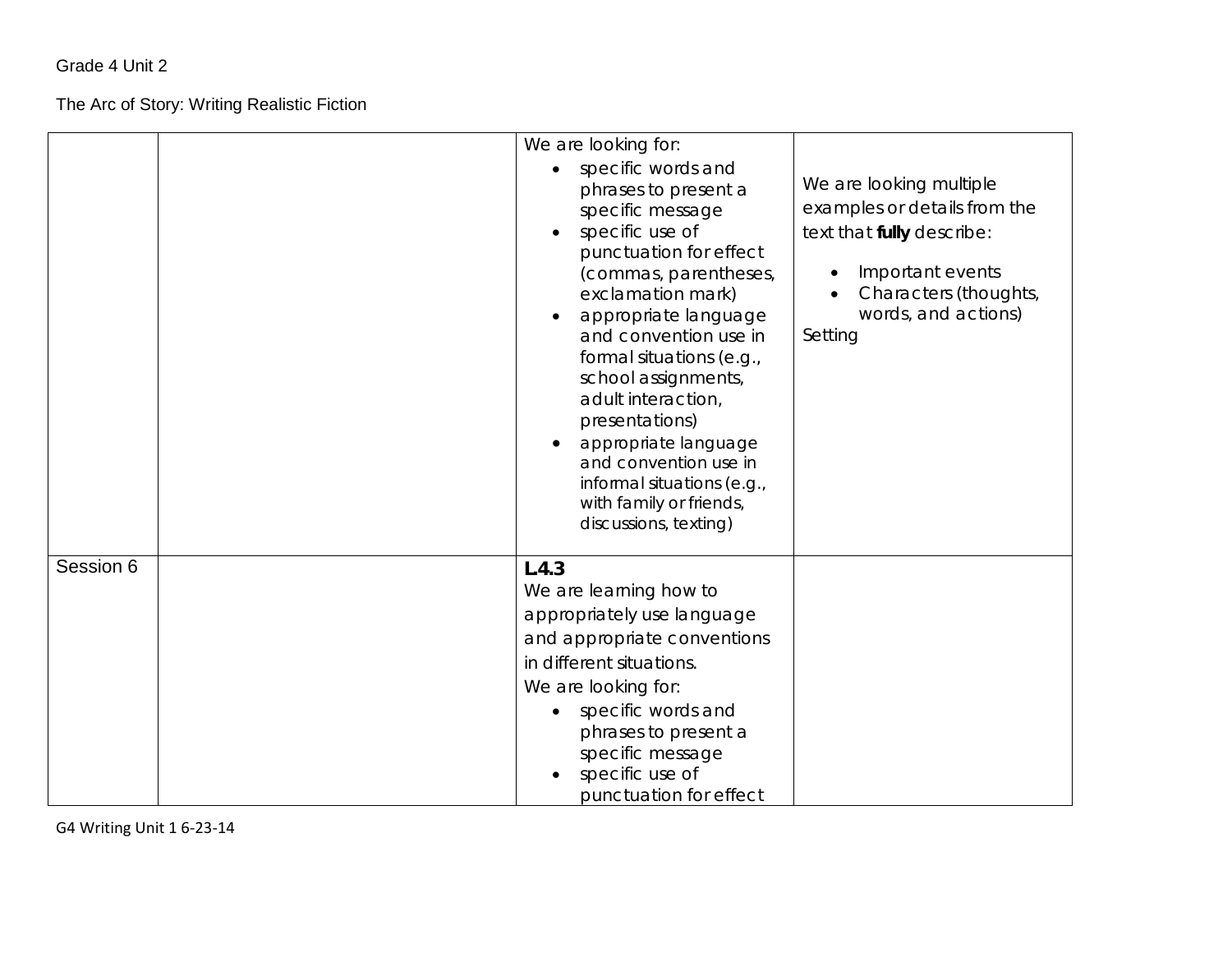#### The Arc of Story: Writing Realistic Fiction

|            | (commas, parentheses,<br>exclamation mark)<br>appropriate language<br>and convention use in<br>formal situations (e.g.,<br>school assignments,<br>adult interaction,<br>presentations)<br>appropriate language<br>and convention use in<br>informal situations (e.g.,<br>with family or friends,<br>discussions, texting)        |
|------------|----------------------------------------------------------------------------------------------------------------------------------------------------------------------------------------------------------------------------------------------------------------------------------------------------------------------------------|
| Session 11 | L.4.2<br>We are learning to write with<br>conventions.<br>We are looking for writing that has<br>appropriate:<br>capitalization<br>commas<br>quotation marks to show<br>when someone is speaking or<br>when quoting from a text<br>spelling (consulting<br>$\bullet$<br>references as needed)<br>L.4.3<br>We are learning how to |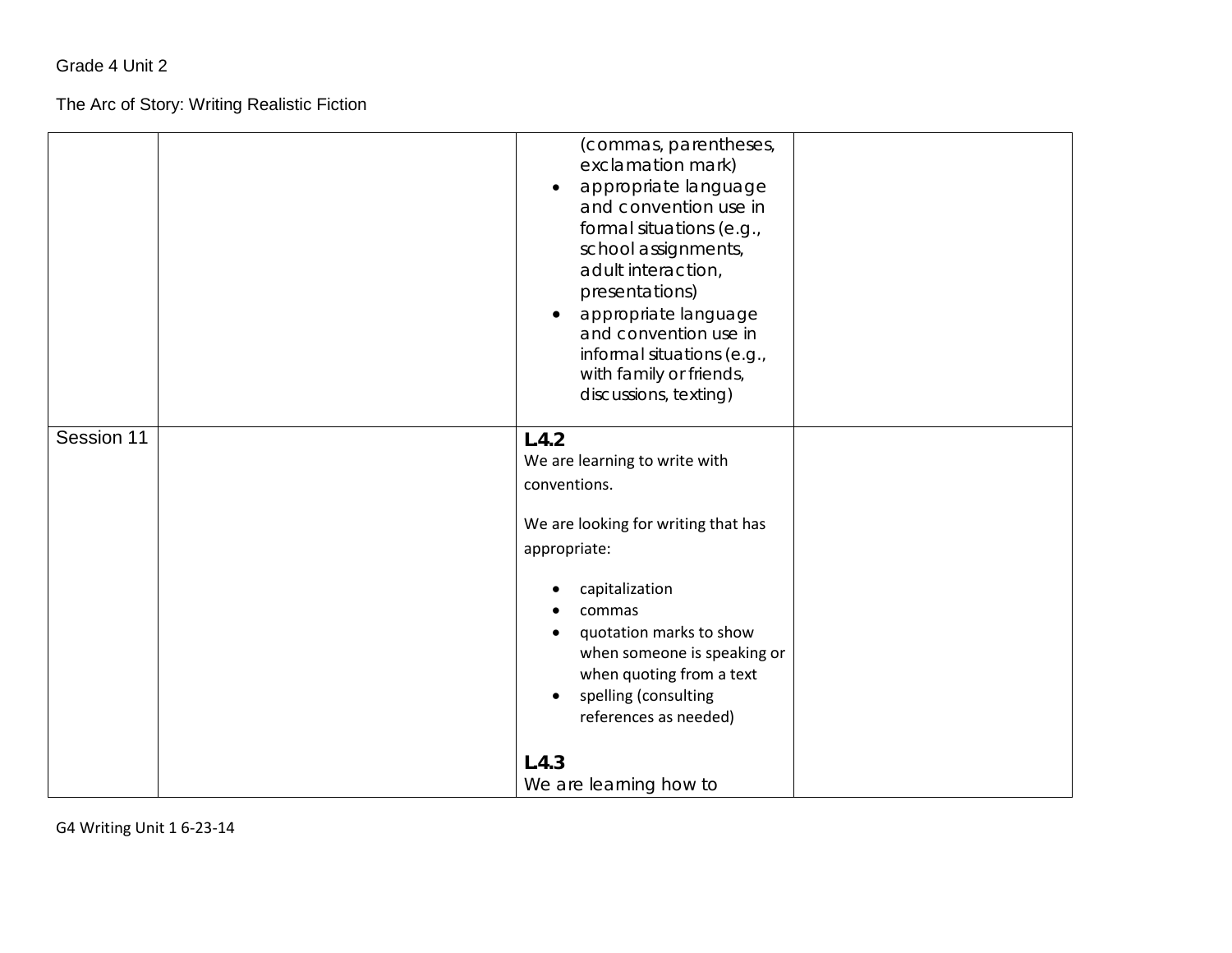The Arc of Story: Writing Realistic Fiction

|            | appropriately use language<br>and appropriate conventions<br>in different situations.<br>We are looking for:<br>specific words and<br>phrases to present a<br>specific message<br>specific use of<br>punctuation for effect<br>(commas, parentheses,<br>exclamation mark)<br>appropriate language<br>and convention use in<br>formal situations (e.g.,<br>school assignments,<br>adult interaction,<br>presentations)<br>appropriate language |
|------------|-----------------------------------------------------------------------------------------------------------------------------------------------------------------------------------------------------------------------------------------------------------------------------------------------------------------------------------------------------------------------------------------------------------------------------------------------|
|            | and convention use in<br>informal situations (e.g.,<br>with family or friends,<br>discussions, texting)                                                                                                                                                                                                                                                                                                                                       |
| Session 13 | L.4.3<br>We are learning how to<br>appropriately use language<br>and appropriate conventions<br>in different situations.<br>We are looking for:<br>specific words and<br>phrases to present a                                                                                                                                                                                                                                                 |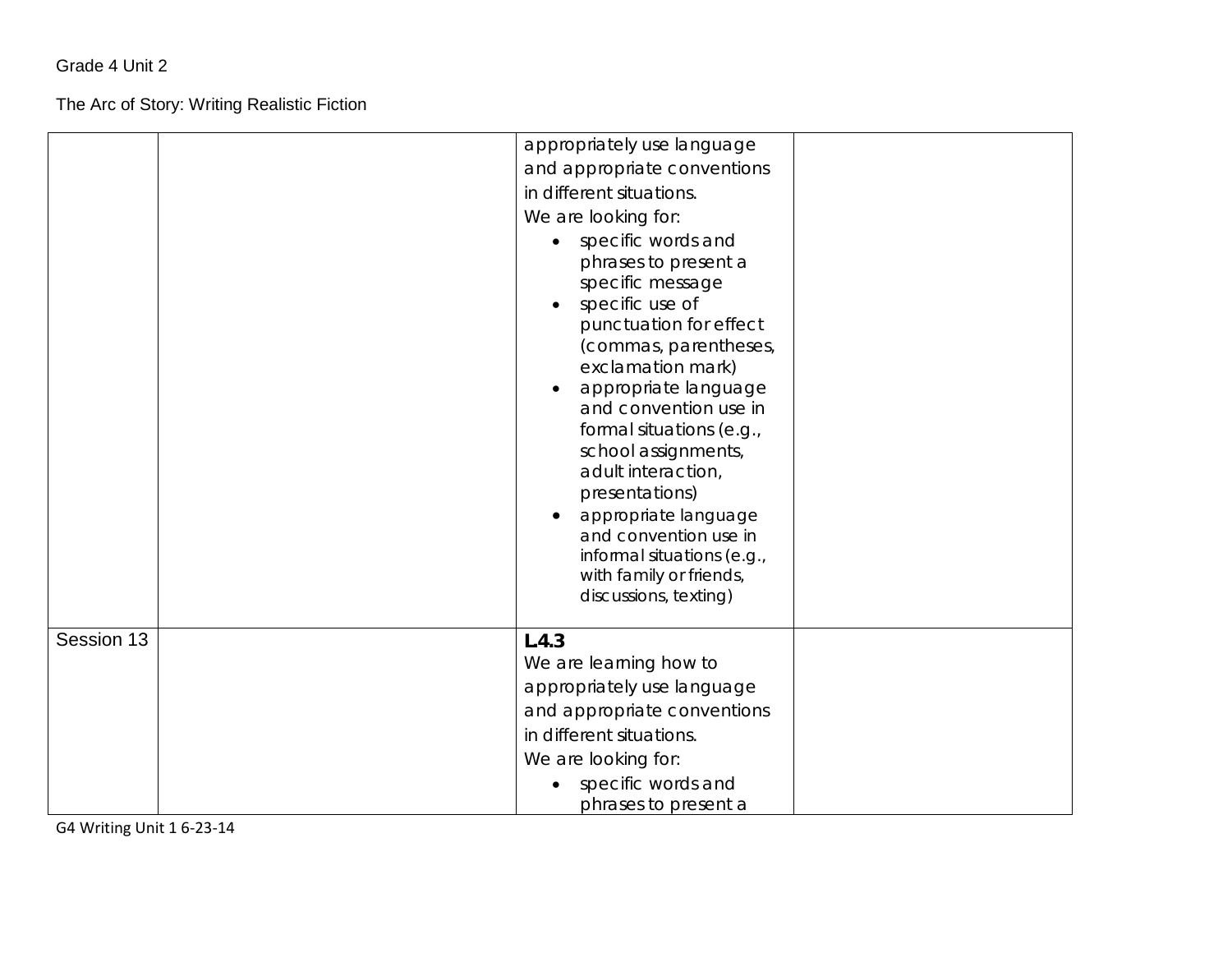The Arc of Story: Writing Realistic Fiction

|            | specific message<br>specific use of<br>punctuation for effect<br>(commas, parentheses,<br>exclamation mark)<br>appropriate language<br>$\bullet$<br>and convention use in<br>formal situations (e.g.,<br>school assignments,<br>adult interaction,<br>presentations)<br>appropriate language<br>and convention use in<br>informal situations (e.g.,<br>with family or friends,<br>discussions, texting)<br>of common sayings<br>(idioms, adages,<br>proverbs)<br>meanings of words by<br>comparing them to<br>words that are similar<br>(synonyms) and/or<br>opposite (antonyms) |  |
|------------|----------------------------------------------------------------------------------------------------------------------------------------------------------------------------------------------------------------------------------------------------------------------------------------------------------------------------------------------------------------------------------------------------------------------------------------------------------------------------------------------------------------------------------------------------------------------------------|--|
| Session 14 | L.4.2<br>We are learning to write with<br>conventions.<br>We are looking for writing that has<br>appropriate:                                                                                                                                                                                                                                                                                                                                                                                                                                                                    |  |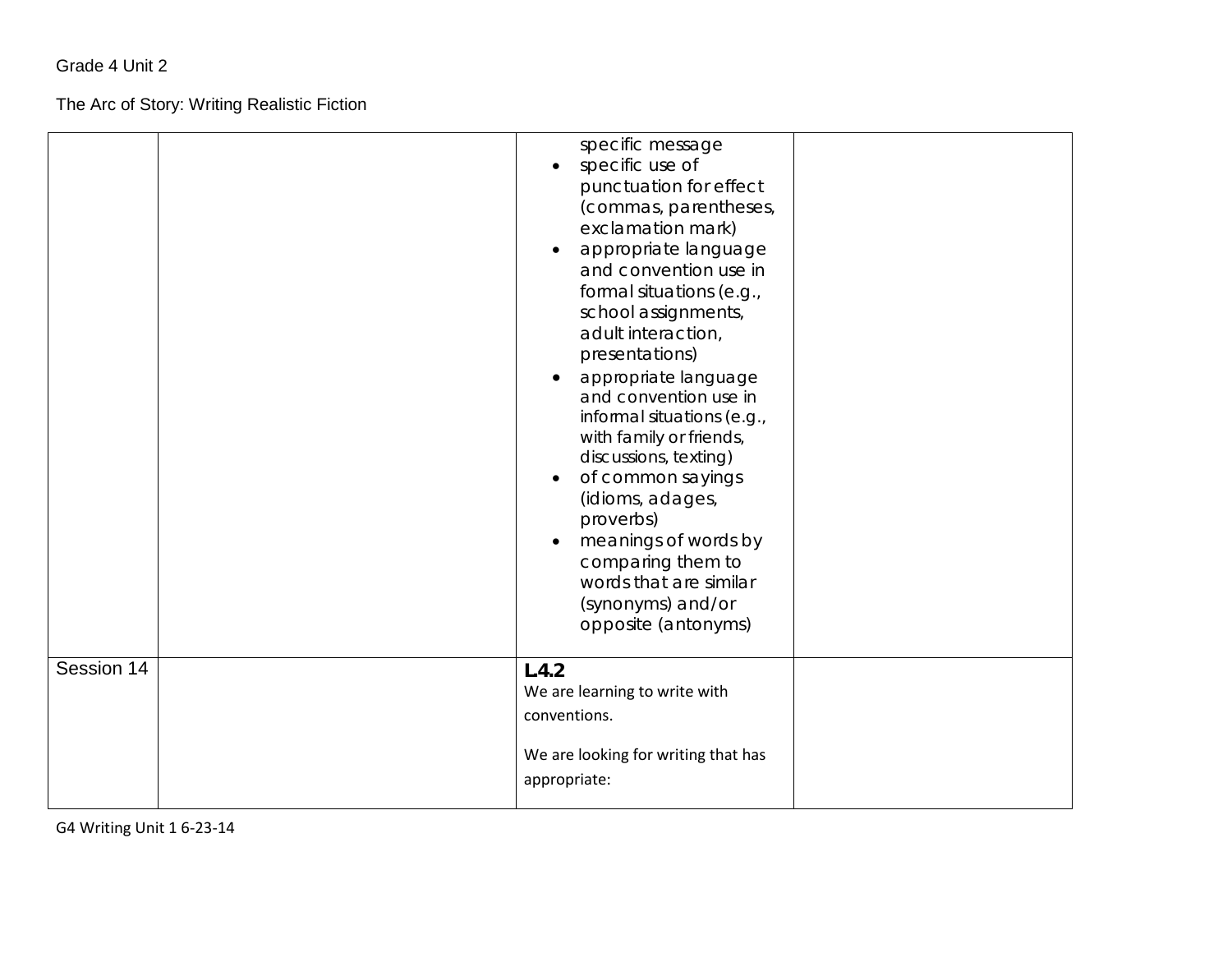The Arc of Story: Writing Realistic Fiction

| capitalization<br>$\bullet$<br>commas<br>quotation marks to show<br>when someone is speaking or<br>when quoting from a text<br>spelling (consulting<br>$\bullet$<br>references as needed)                                                                                                                                                                                                                                                                                                                                                                                                    |
|----------------------------------------------------------------------------------------------------------------------------------------------------------------------------------------------------------------------------------------------------------------------------------------------------------------------------------------------------------------------------------------------------------------------------------------------------------------------------------------------------------------------------------------------------------------------------------------------|
| L.4.3<br>We are learning how to<br>appropriately use language<br>and appropriate conventions<br>in different situations.<br>We are looking for:<br>specific words and<br>$\bullet$<br>phrases to present a<br>specific message<br>specific use of<br>$\bullet$<br>punctuation for effect<br>(commas, parentheses,<br>exclamation mark)<br>appropriate language<br>and convention use in<br>formal situations (e.g.,<br>school assignments,<br>adult interaction,<br>presentations)<br>appropriate language<br>and convention use in<br>informal situations (e.g.,<br>with family or friends, |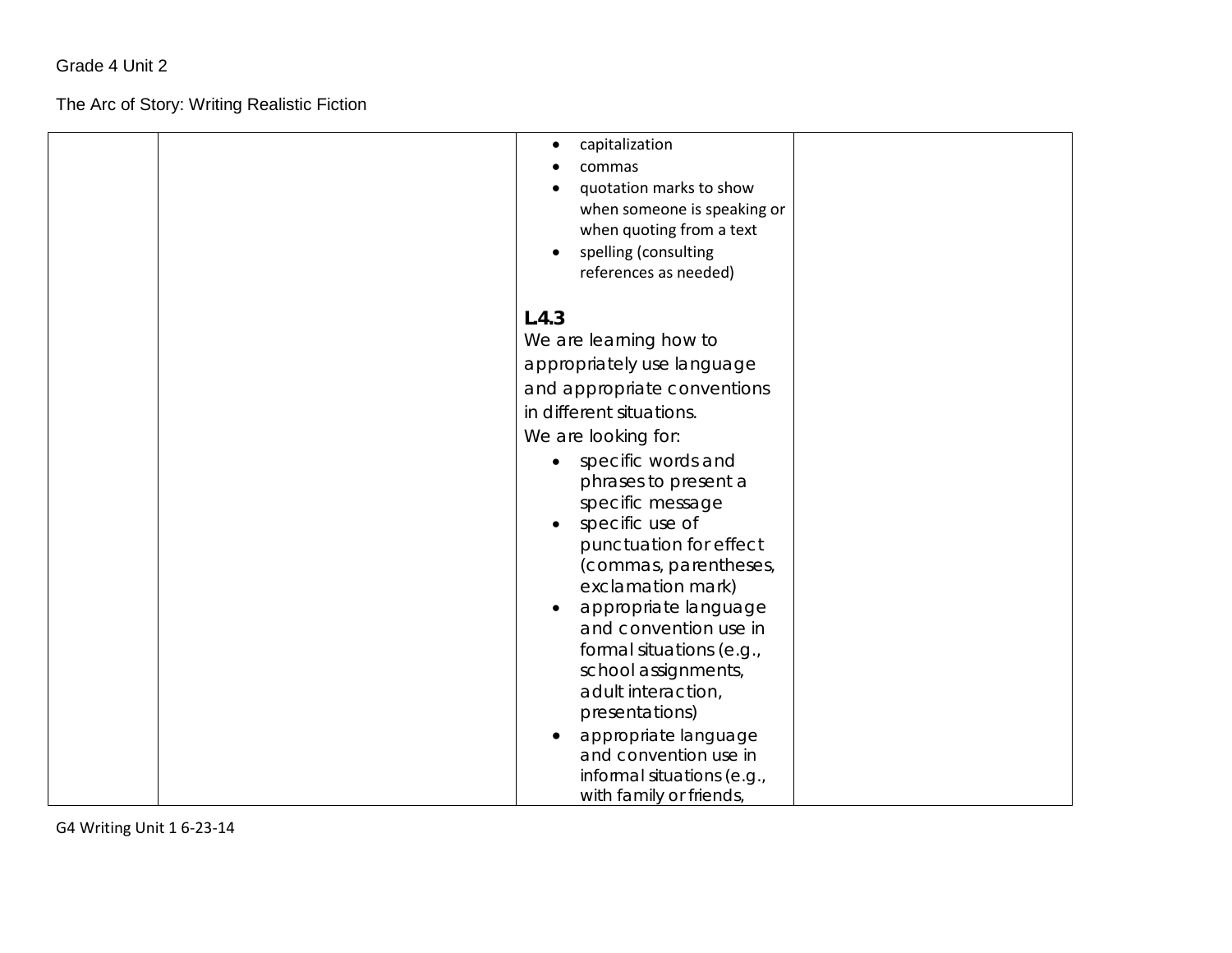#### The Arc of Story: Writing Realistic Fiction

|            | discussions, texting)                                                                                                                                                                                                                                                                                                                                                                                                                                                                                                                                                                                    |  |
|------------|----------------------------------------------------------------------------------------------------------------------------------------------------------------------------------------------------------------------------------------------------------------------------------------------------------------------------------------------------------------------------------------------------------------------------------------------------------------------------------------------------------------------------------------------------------------------------------------------------------|--|
|            |                                                                                                                                                                                                                                                                                                                                                                                                                                                                                                                                                                                                          |  |
| Session 19 | L.4.3<br>We are learning how to<br>appropriately use language<br>and appropriate conventions<br>in different situations.<br>We are looking for:<br>specific words and<br>$\bullet$<br>phrases to present a<br>specific message<br>specific use of<br>punctuation for effect<br>(commas, parentheses,<br>exclamation mark)<br>appropriate language<br>and convention use in<br>formal situations (e.g.,<br>school assignments,<br>adult interaction,<br>presentations)<br>appropriate language<br>and convention use in<br>informal situations (e.g.,<br>with family or friends,<br>discussions, texting) |  |
|            | L.4.5<br>We are learning that the meaning<br>of some words and phrases                                                                                                                                                                                                                                                                                                                                                                                                                                                                                                                                   |  |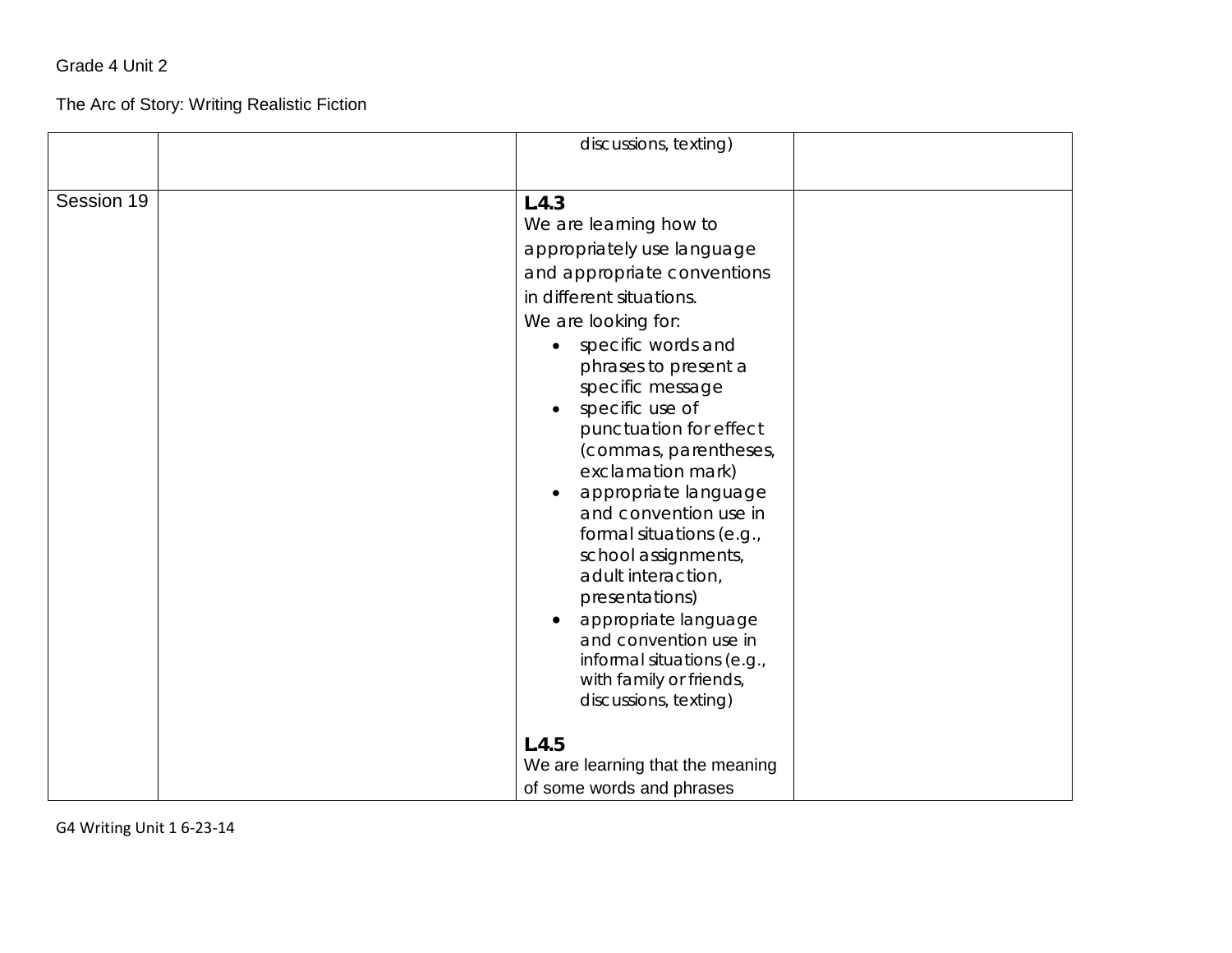The Arc of Story: Writing Realistic Fiction

|            | (figurative meaning) is different                     |
|------------|-------------------------------------------------------|
|            | than the literal meaning.                             |
|            | When reading or listening, we are<br>looking for the: |
|            | meanings of similes and<br>metaphors                  |
|            | meanings of common sayings                            |
|            | (idioms, adages, proverbs)<br>meanings of words by    |
|            | comparing them to words                               |
|            | that are similar (synonyms)                           |
|            | and/or opposite (antonyms)                            |
| Session 20 | L.4.3                                                 |
|            | We are learning how to                                |
|            | appropriately use language                            |
|            | and appropriate conventions                           |
|            | in different situations.                              |
|            | We are looking for:                                   |
|            | specific words and                                    |
|            | phrases to present a                                  |
|            | specific message<br>specific use of                   |
|            | punctuation for effect                                |
|            | (commas, parentheses,                                 |
|            | exclamation mark)                                     |
|            | appropriate language                                  |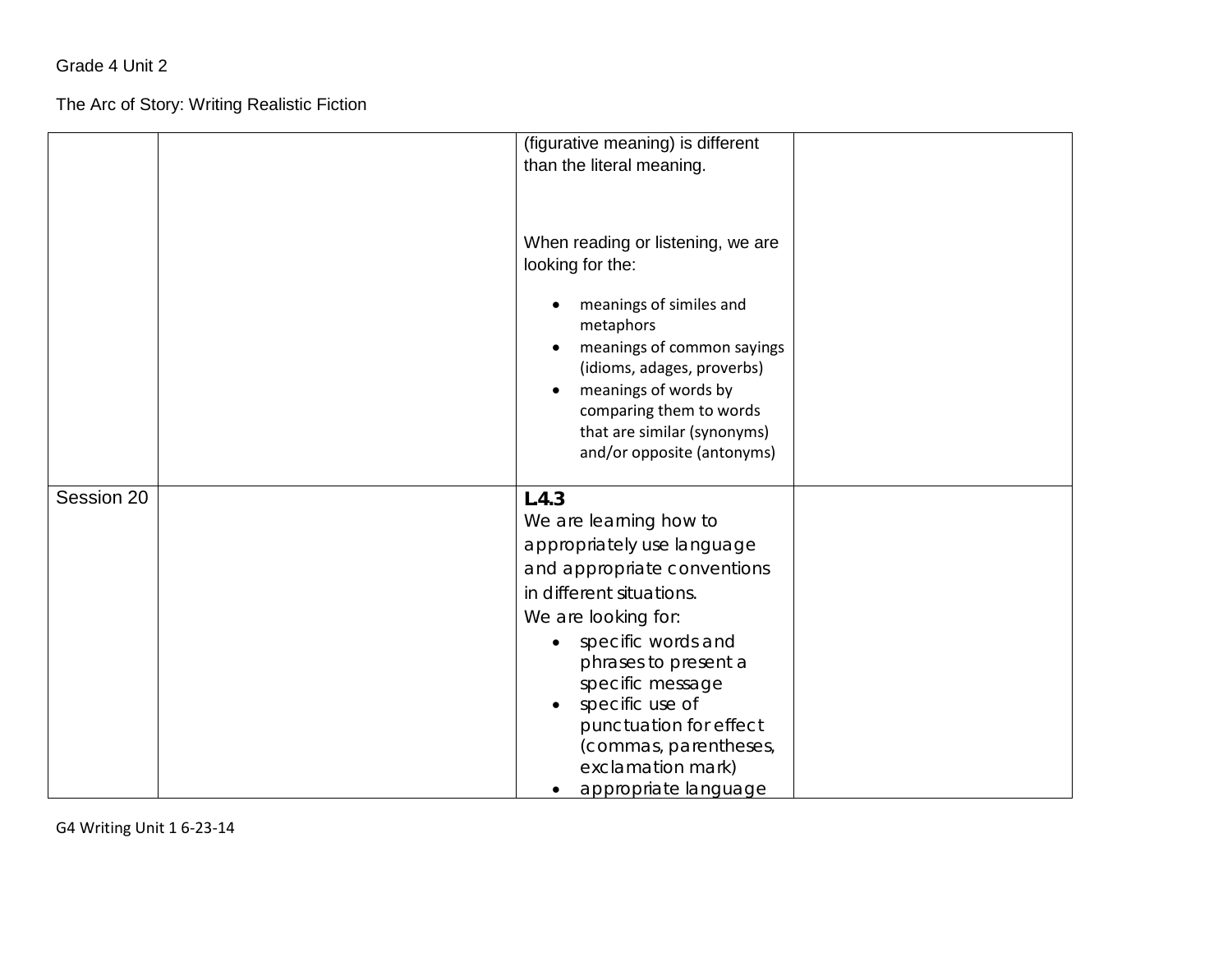#### The Arc of Story: Writing Realistic Fiction

| and convention use in<br>formal situations (e.g.,<br>school assignments,<br>adult interaction,<br>presentations)<br>appropriate language<br>and convention use in<br>informal situations (e.g.,<br>with family or friends,<br>discussions, texting) |  |
|-----------------------------------------------------------------------------------------------------------------------------------------------------------------------------------------------------------------------------------------------------|--|
|-----------------------------------------------------------------------------------------------------------------------------------------------------------------------------------------------------------------------------------------------------|--|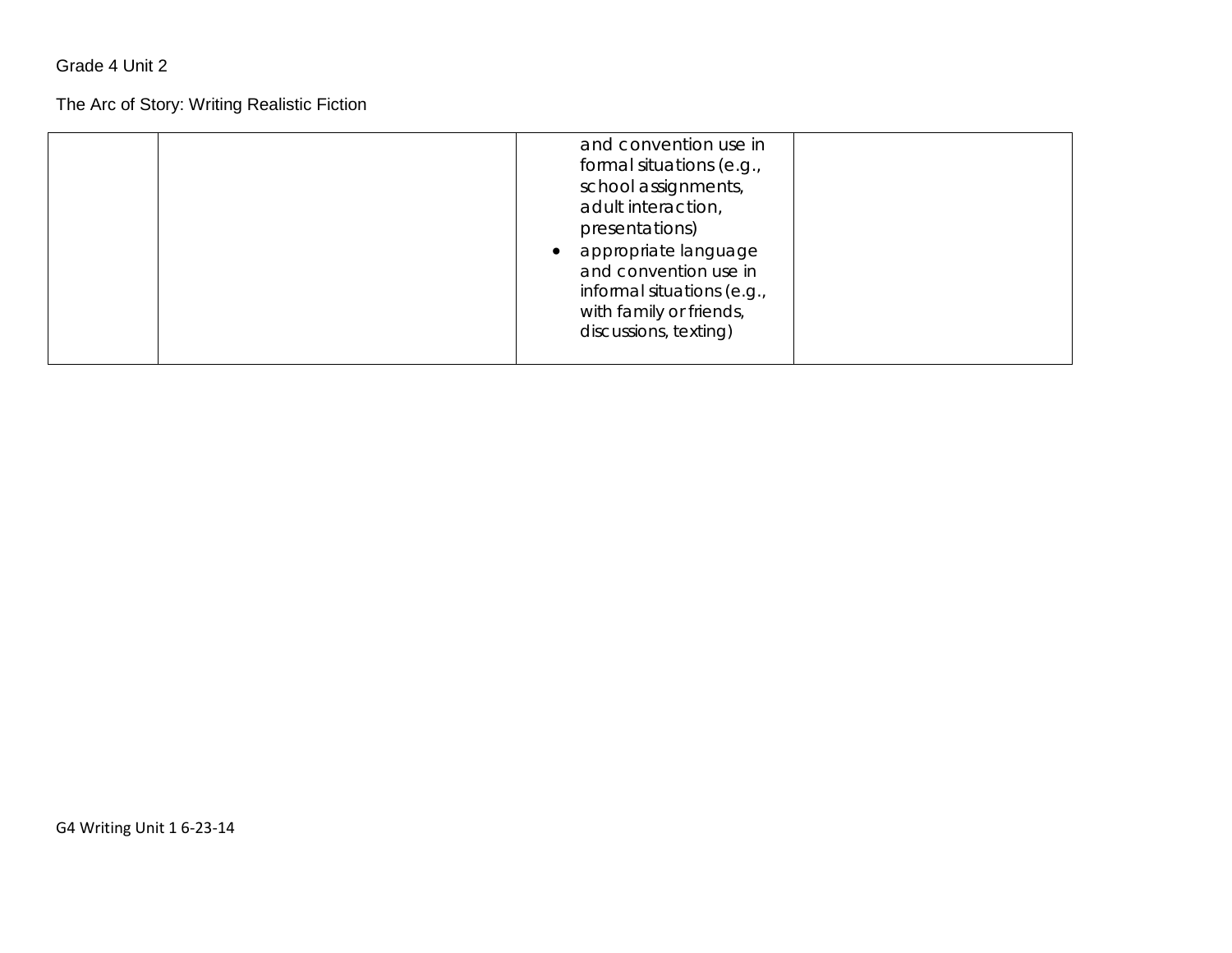The Arc of Story: Writing Realistic Fiction

| Session 15 | L.4.2<br>We are learning to write with<br>conventions.                                                                                                                          |
|------------|---------------------------------------------------------------------------------------------------------------------------------------------------------------------------------|
|            | We are looking for writing that<br>has appropriate:                                                                                                                             |
|            | capitalization<br>commas<br>quotation marks to show<br>when someone is<br>speaking or when<br>quoting from a text<br>spelling (consulting<br>$\bullet$<br>references as needed) |
|            | L.4.3                                                                                                                                                                           |
|            | We are learning how to                                                                                                                                                          |
|            | appropriately use language                                                                                                                                                      |
|            | and appropriate conventions                                                                                                                                                     |
|            | in different situations.                                                                                                                                                        |
|            | We are looking for:                                                                                                                                                             |
|            | specific words and<br>phrases to present a<br>specific message<br>specific use of<br>$\bullet$                                                                                  |
|            | punctuation for effect<br>(commas, parentheses,<br>exclamation mark)                                                                                                            |
|            | appropriate language and                                                                                                                                                        |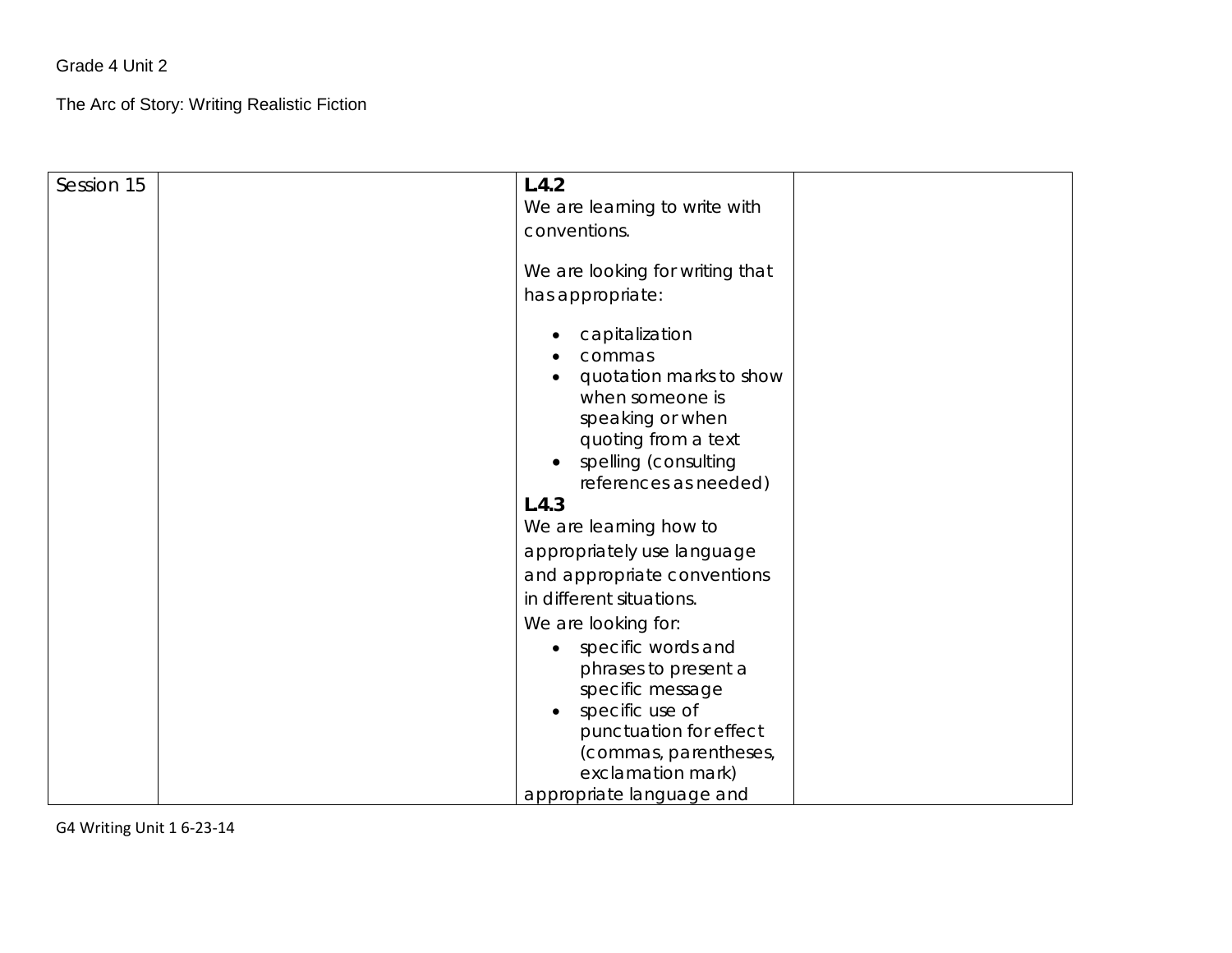#### The Arc of Story: Writing Realistic Fiction

|            |                                                                                                                                                                        | convention use in formal<br>situations (e.g., school                                                                                                                                                                                                                                                                                                                                                                                                                                                                                                                                                                                                                                                                 |  |
|------------|------------------------------------------------------------------------------------------------------------------------------------------------------------------------|----------------------------------------------------------------------------------------------------------------------------------------------------------------------------------------------------------------------------------------------------------------------------------------------------------------------------------------------------------------------------------------------------------------------------------------------------------------------------------------------------------------------------------------------------------------------------------------------------------------------------------------------------------------------------------------------------------------------|--|
| Session 16 | W.4.5<br>We are learning to use feedback to<br>improve our writing.<br>We are looking for improvements<br>we've made to our writing based on<br>suggestions from other | L.4.3<br>We are learning how to<br>appropriately use language<br>and appropriate conventions<br>in different situations.<br>We are looking for:<br>specific words and<br>phrases to present a<br>specific message<br>specific use of<br>punctuation for effect<br>(commas, parentheses,<br>exclamation mark)<br>appropriate language<br>and convention use in<br>formal situations (e.g.,<br>school assignments,<br>adult interaction,<br>presentations)<br>appropriate language and<br>convention use in informal<br>situations (e.g., with family or<br>friends, discussions, texting)<br>L.4.4<br>We are learning how to<br>appropriately use language<br>and appropriate conventions<br>in different situations. |  |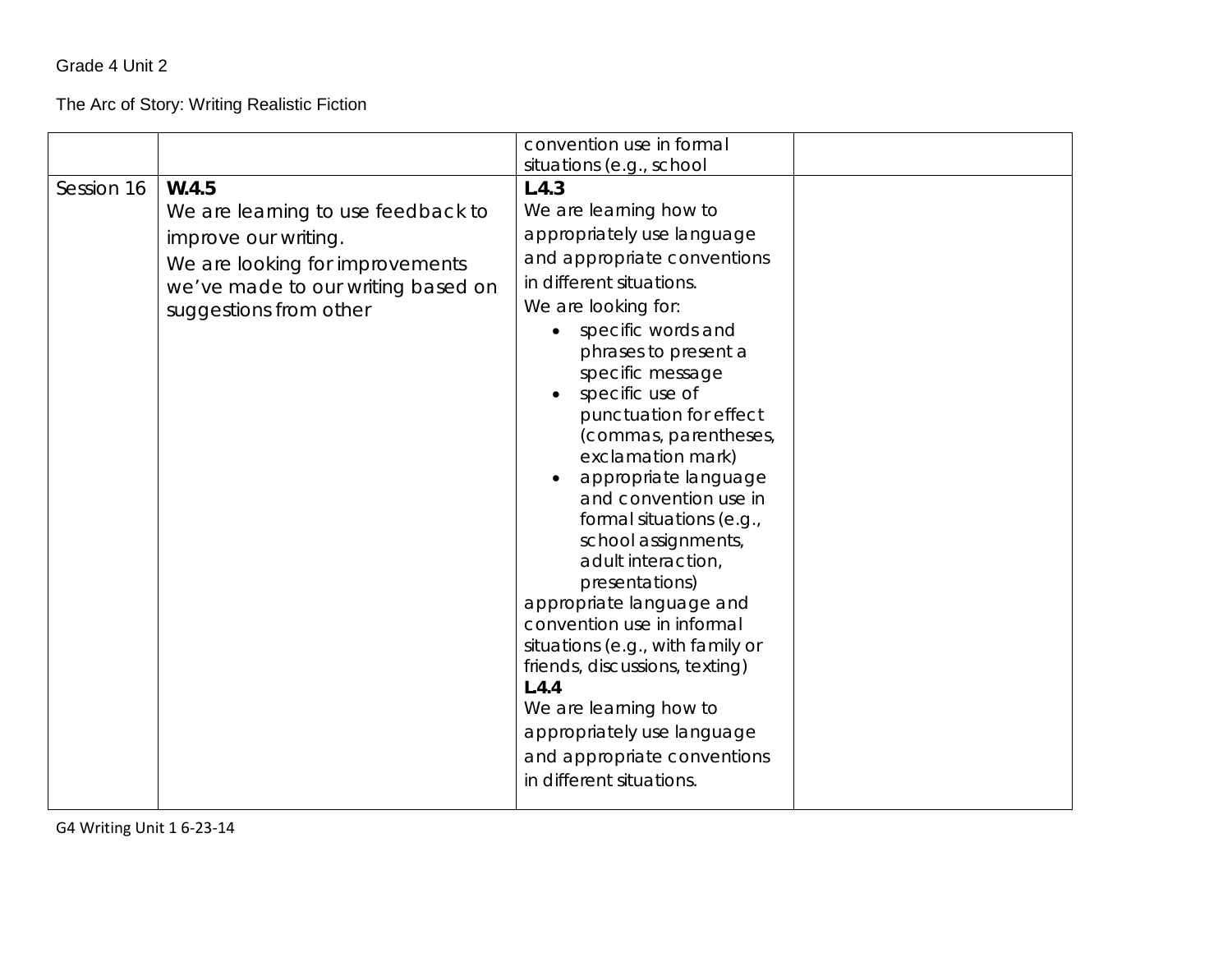The Arc of Story: Writing Realistic Fiction

|            | We are looking for:<br>specific words and<br>phrases to present a<br>specific message<br>specific use of<br>$\bullet$<br>punctuation for effect<br>(commas, parentheses,<br>exclamation mark)<br>appropriate language<br>and convention use in<br>formal situations (e.g.,<br>school assignments,<br>adult interaction,<br>presentations)<br>appropriate language<br>and convention use in<br>informal situations (e.g.,<br>with family or friends, |
|------------|-----------------------------------------------------------------------------------------------------------------------------------------------------------------------------------------------------------------------------------------------------------------------------------------------------------------------------------------------------------------------------------------------------------------------------------------------------|
|            | discussions, texting)                                                                                                                                                                                                                                                                                                                                                                                                                               |
| Session 18 | L.4.6<br>We are learning to develop<br>and use vocabulary.<br>We are looking for:<br>• words or phrases that<br>are specific to a topic or<br>content area<br>specific words that<br>replace common words<br>(e.g., expressed vs. said,                                                                                                                                                                                                             |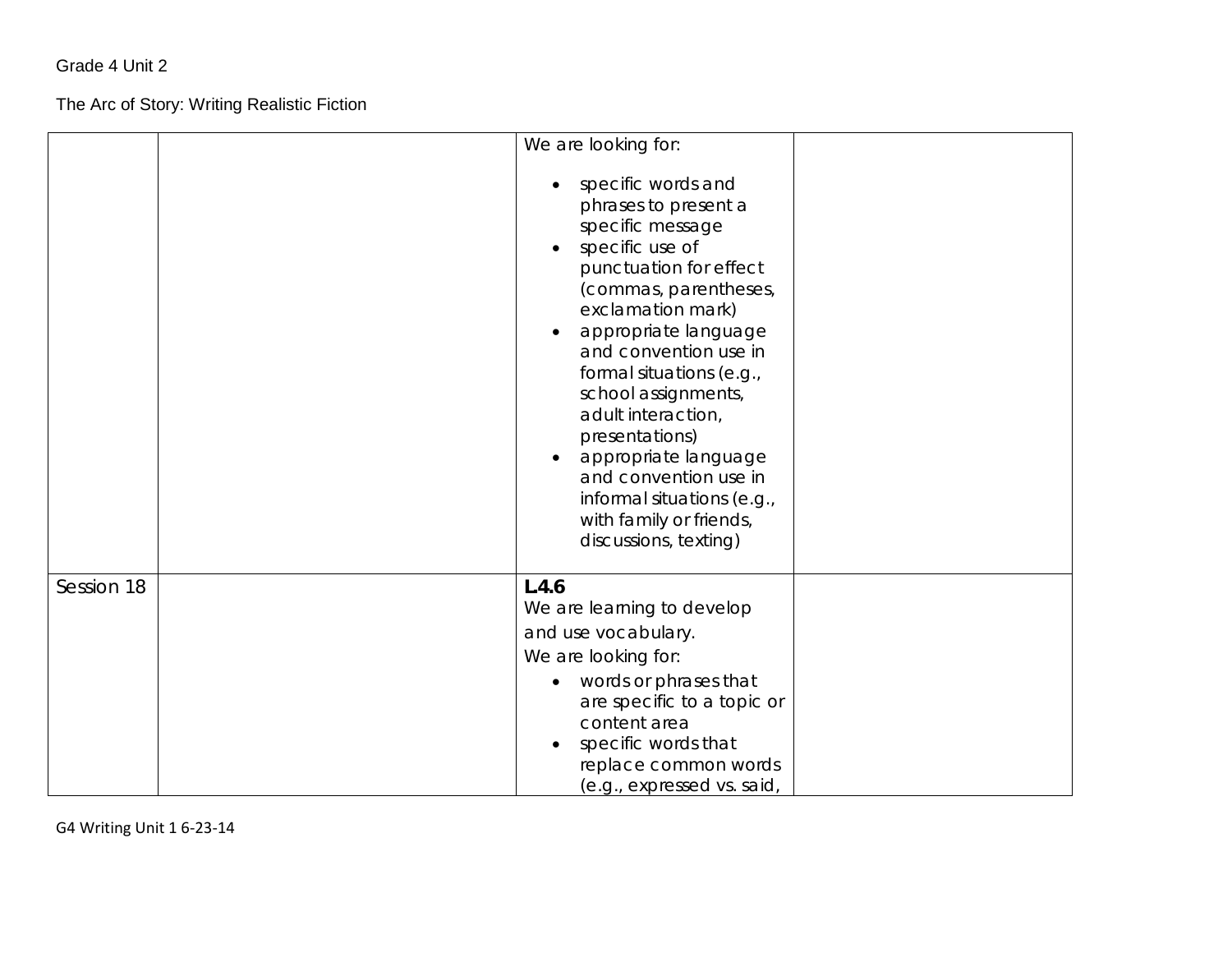#### The Arc of Story: Writing Realistic Fiction

|            |                                                                                                                                                                                                                                                                                                                                                                      | lumbered vs. walked)                                                                                                                                                                                                                                                                                                                                                                                                                                                                                                                                                                                |
|------------|----------------------------------------------------------------------------------------------------------------------------------------------------------------------------------------------------------------------------------------------------------------------------------------------------------------------------------------------------------------------|-----------------------------------------------------------------------------------------------------------------------------------------------------------------------------------------------------------------------------------------------------------------------------------------------------------------------------------------------------------------------------------------------------------------------------------------------------------------------------------------------------------------------------------------------------------------------------------------------------|
| Session 20 | W.4.6<br>We are learning to use technology to write<br>and to communicate with others.<br>We are looking for the:<br>• ability to type a minimum of one page in<br>a single sitting<br>• use of technology (including the Internet)<br>to produce and publish writing<br>use of technology to interact and<br>collaborate with others (email, blogs, multi-<br>media | L.4.2<br>We are learning to write with<br>conventions.<br>We are looking for writing that<br>has appropriate:<br>capitalization<br>commas<br>quotation marks to show<br>when someone is<br>speaking or when<br>quoting from a text<br>spelling (consulting<br>references as needed)<br>L.4.3<br>We are learning how to<br>appropriately use language<br>and appropriate conventions<br>in different situations.<br>We are looking for:<br>specific words and<br>phrases to present a<br>specific message<br>specific use of<br>punctuation for effect<br>(commas, parentheses,<br>exclamation mark) |
|            |                                                                                                                                                                                                                                                                                                                                                                      | appropriate language                                                                                                                                                                                                                                                                                                                                                                                                                                                                                                                                                                                |